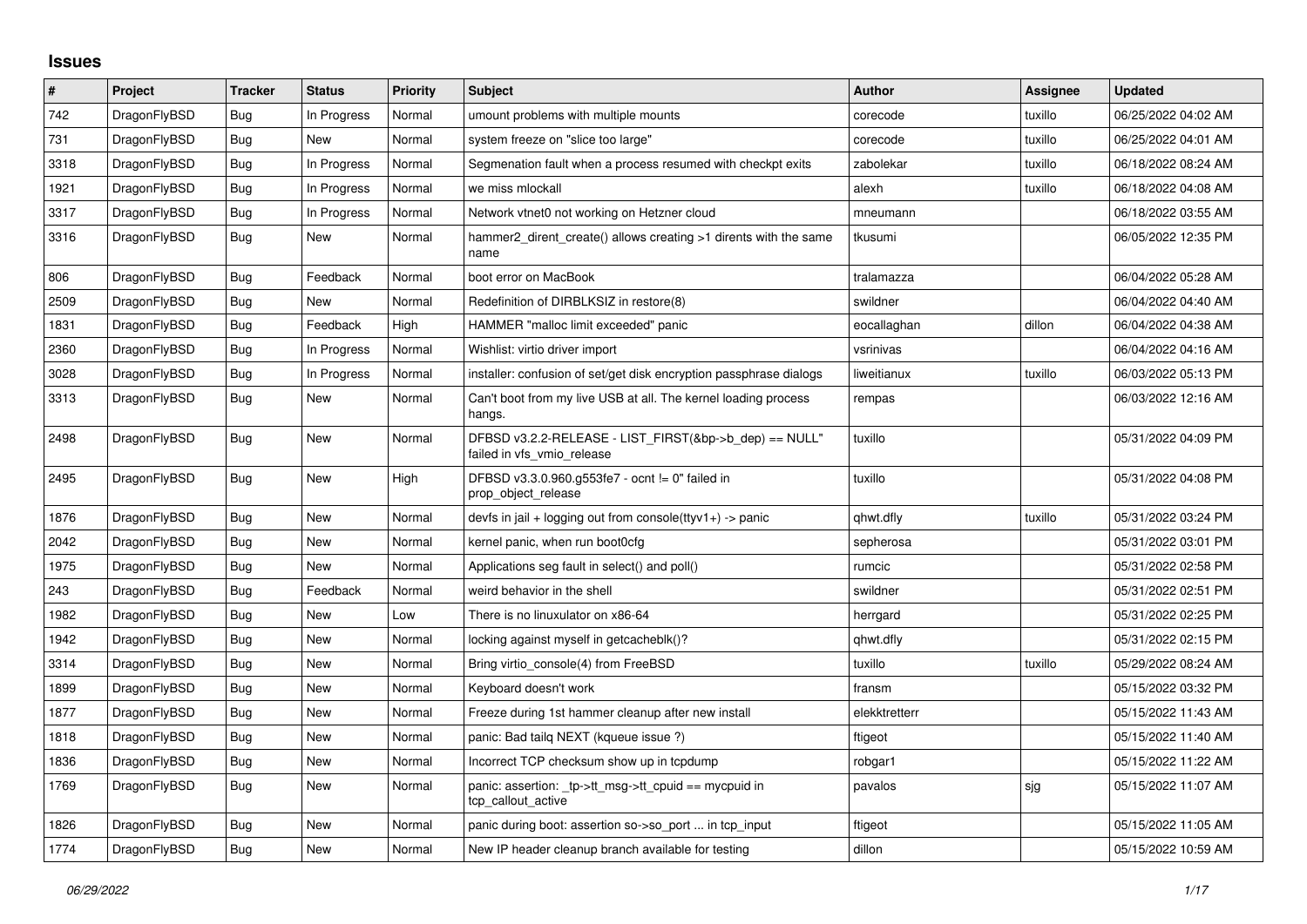| $\vert$ # | Project      | <b>Tracker</b> | <b>Status</b> | <b>Priority</b> | Subject                                                                                                   | Author           | Assignee | <b>Updated</b>      |
|-----------|--------------|----------------|---------------|-----------------|-----------------------------------------------------------------------------------------------------------|------------------|----------|---------------------|
| 1727      | DragonFlyBSD | <b>Bug</b>     | Feedback      | Normal          | CD boot panic (2.6.1) (usb?)                                                                              | kiril            |          | 05/15/2022 05:10 AM |
| 1593      | DragonFlyBSD | <b>Bug</b>     | Feedback      | Normal          | panic: assertion: ccb == ap->ap_err_ccb in ahci_put_err_ccb                                               | ftigeot          | ftigeot  | 05/15/2022 05:09 AM |
| 1397      | DragonFlyBSD | <b>Bug</b>     | Feedback      | Normal          | jobs -I output inconsistency when called from script                                                      | Anonymous        | tuxillo  | 05/15/2022 05:07 AM |
| 3029      | DragonFlyBSD | <b>Bug</b>     | New           | Normal          | Running DflyBSD 4.8 on FreeBSD bhyve as a guest                                                           | iron             |          | 05/13/2022 04:33 AM |
| 2585      | DragonFlyBSD | <b>Bug</b>     | New           | Normal          | Dfly 3.4.3 on ESXi 5.1, HP Smart Array P410 passthrough<br>recognised, but not functioning                | yggdrasil        | swildner | 05/09/2022 08:14 AM |
| 3311      | DragonFlyBSD | <b>Bug</b>     | New           | Low             | TrueCrypt support may cause kernel crash                                                                  | arcade@b1t.name  |          | 04/29/2022 06:19 AM |
| 3310      | DragonFlyBSD | <b>Bug</b>     | In Progress   | Normal          | NVMM+QEMU fail to boot with UEFI: Mem Assist Failed<br>[gpa=0xfffffff0]                                   | liweitianux      |          | 01/11/2022 03:22 PM |
| 3300      | DragonFlyBSD | <b>Bug</b>     | New           | Normal          | Running Xvnc from TigerVNC package through the INETD daemon<br>in TCP WAIT mode fails hard                | adrian           |          | 01/08/2022 04:25 AM |
| 3301      | DragonFlyBSD | <b>Bug</b>     | New           | Normal          | Gkrellm from the packages is not showing logged in users in main<br>window, logged in users always $== 0$ | adrian           |          | 01/08/2022 04:24 AM |
| 1947      | DragonFlyBSD | <b>Bug</b>     | New           | Low             | GA-880GM-UD2H (rev. 1.3) AHCI fails to detect disks at the end of<br>the RAID controller                  | eocallaghan      |          | 11/27/2021 08:46 AM |
| 1819      | DragonFlyBSD | <b>Bug</b>     | In Progress   | Low             | truss - Major revamping task list                                                                         | tuxillo          | tuxillo  | 11/27/2021 08:45 AM |
| 1559      | DragonFlyBSD | <b>Bug</b>     | New           | Normal          | kernel trap                                                                                               | phma             |          | 11/27/2021 08:43 AM |
| 1661      | DragonFlyBSD | <b>Bug</b>     | In Progress   | Normal          | panic on password entry mount smb filesystem                                                              | vsrinivas        |          | 11/27/2021 08:29 AM |
| 1718      | DragonFlyBSD | <b>Bug</b>     | Feedback      | Normal          | IDE disk drive not detected by x86 64 2.6.1 Live CD                                                       | bcox             |          | 11/27/2021 08:25 AM |
| 2459      | DragonFlyBSD | <b>Bug</b>     | Feedback      | Normal          | apic problems with HP Probook 4510s                                                                       | thowe            |          | 11/27/2021 08:22 AM |
| 2644      | DragonFlyBSD | <b>Bug</b>     | Feedback      | Normal          | 3.6.0-REL trap 9 on boot                                                                                  | memmerto         |          | 11/27/2021 08:08 AM |
| 2797      | DragonFlyBSD | <b>Bug</b>     | In Progress   | Low             | vkernels with & without machdep.pmap mmu optimize                                                         | yellowrabbit2010 |          | 11/27/2021 08:06 AM |
| 3299      | DragonFlyBSD | Bug            | In Progress   | Normal          | DragonFlyBSD reports utterly wrong uptime (most of the time, right<br>after booting in)                   | adrian           |          | 11/11/2021 01:43 PM |
| 3295      | DragonFlyBSD | Bug            | In Progress   | Normal          | Adapt devel/libvirt for nvmm                                                                              | tuxillo          | tuxillo  | 11/03/2021 04:56 PM |
| 3302      | DragonFlyBSD | Bug            | New           | Normal          | Will not boot on System76 Lemur Pro (lemp10)                                                              | piecuch          |          | 11/03/2021 10:21 AM |
| 3298      | DragonFlyBSD | Bug            | <b>New</b>    | Normal          | Running "w" and having logged in via XDM through VNC, "w" prints<br>an extra error message                | piecuch          |          | 10/25/2021 09:16 AM |
| 3189      | DragonFlyBSD | Bug            | New           | Normal          | Allow DragonFly Mail Agent to accept an alternate config via<br>command line switch                       | iang             |          | 08/16/2021 12:42 AM |
| 3278      | DragonFlyBSD | <b>Bug</b>     | New           | Normal          | Second screen image is distorted                                                                          | arcade@b1t.name  |          | 07/10/2021 03:36 AM |
| 3280      | DragonFlyBSD | Bug            | New           | Normal          | KMS console and i915(4) not working in 6.0                                                                | cmusser          |          | 07/10/2021 03:35 AM |
| 3282      | DragonFlyBSD | <b>Bug</b>     | New           | Normal          | unexpected errno value from fopen()                                                                       | bhaible          |          | 07/10/2021 03:34 AM |
| 3283      | DragonFlyBSD | <b>Bug</b>     | New           | Normal          | mknodat() cannot create FIFOs                                                                             | bhaible          |          | 07/10/2021 03:34 AM |
| 3284      | DragonFlyBSD | <b>Bug</b>     | New           | Normal          | Wrong towlower() result for U+038A                                                                        | bhaible          |          | 07/10/2021 03:34 AM |
| 3281      | DragonFlyBSD | <b>Bug</b>     | New           | Normal          | Crash after leaving unattended for a while                                                                | bhaible          |          | 07/10/2021 03:32 AM |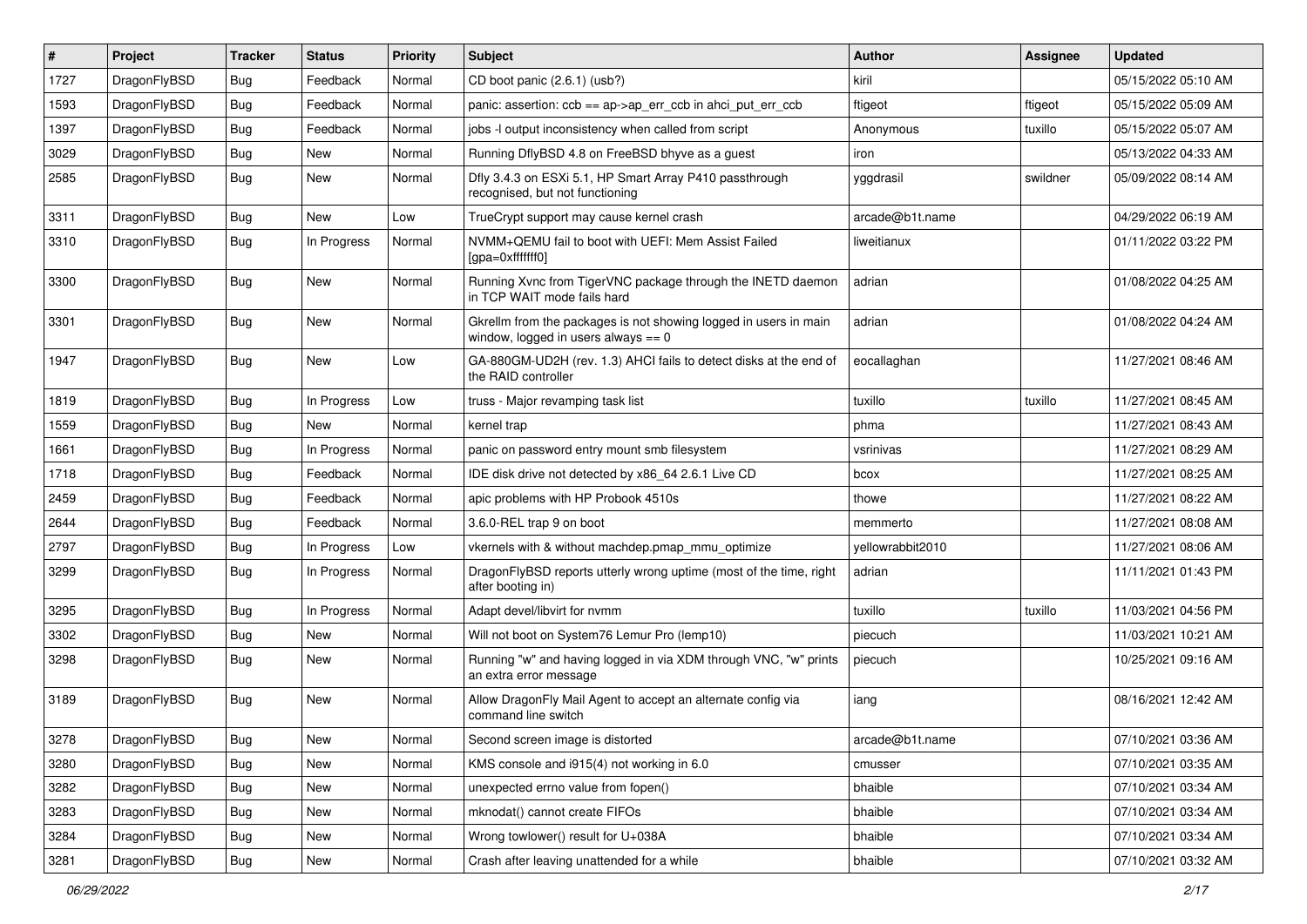| ∦    | <b>Project</b> | <b>Tracker</b> | <b>Status</b> | <b>Priority</b> | <b>Subject</b>                                                                                                       | <b>Author</b> | <b>Assignee</b> | <b>Updated</b>      |
|------|----------------|----------------|---------------|-----------------|----------------------------------------------------------------------------------------------------------------------|---------------|-----------------|---------------------|
| 2806 | DragonFlyBSD   | Bug            | <b>New</b>    | Normal          | failed to configure a link-local address on ath0 (errno = 22)                                                        | Chingyuan     |                 | 05/25/2021 01:00 AM |
| 3269 | DragonFlyBSD   | Bug            | In Progress   | Normal          | Is double-buffer'd buf still required by HAMMER2?                                                                    | tkusumi       |                 | 05/12/2021 04:09 PM |
| 2917 | DragonFlyBSD   | <b>Bug</b>     | New           | Normal          | da8: reading primary partition table: error accessing offset<br>000000000000 for 512                                 | liweitianux   |                 | 05/11/2021 08:43 PM |
| 3113 | DragonFlyBSD   | Bug            | In Progress   | Urgent          | Booting vKernel fails due being out of swap space                                                                    | tcullen       |                 | 05/11/2021 04:14 AM |
| 3101 | DragonFlyBSD   | <b>Bug</b>     | New           | Low             | PFI CGI install not working in dragonflybsd 5.0.1 USB install                                                        | bnegre82      |                 | 05/11/2021 04:14 AM |
| 3089 | DragonFlyBSD   | Bug            | In Progress   | Normal          | vtnet(4) - disable TCP checksum offload by default                                                                   | ilane         | vadaszi         | 05/11/2021 04:14 AM |
| 2414 | DragonFlyBSD   | Bug            | In Progress   | Normal          | Lenovo S10 acpi freeze (not new)                                                                                     | davshao       |                 | 05/11/2021 04:13 AM |
| 2852 | DragonFlyBSD   | <b>Bug</b>     | <b>New</b>    | Normal          | Hammer File System - hangs on undo during system boot / mount -<br>will not recover on DragonFlyBSD newer than 3.6.0 | abale         |                 | 05/11/2021 04:07 AM |
| 2828 | DragonFlyBSD   | <b>Bug</b>     | <b>New</b>    | High            | On AMD APUs and Bulldozer CPUs, the machdep.cpu_idle_hlt<br>sysctl should be 3 by default                            | vadaszi       | vadaszi         | 05/11/2021 04:07 AM |
| 2675 | DragonFlyBSD   | Bug            | <b>New</b>    | Low             | Ultimate N WiFi Link 5300 get iwn_intr: fatal firmware error on 5GHz                                                 | revuwa        |                 | 05/11/2021 04:07 AM |
| 2638 | DragonFlyBSD   | <b>Bug</b>     | Feedback      | High            | Fix machdep.pmap_mmu_optimize                                                                                        | tuxillo       |                 | 05/11/2021 04:07 AM |
| 2636 | DragonFlyBSD   | <b>Bug</b>     | Feedback      | Low             | Add -x flag to iostat (a la solaris)                                                                                 | tuxillo       |                 | 05/11/2021 04:07 AM |
| 2631 | DragonFlyBSD   | <b>Bug</b>     | In Progress   | Low             | Verify library versioning current with full package build and switch it<br>on (after publishing packages)            | tuxillo       |                 | 05/11/2021 04:06 AM |
| 2013 | DragonFlyBSD   | Bug            | In Progress   | Normal          | oversized DMA request loop                                                                                           | josepht       |                 | 05/11/2021 04:06 AM |
| 1749 | DragonFlyBSD   | <b>Bug</b>     | In Progress   | Normal          | HAMMER fsstress panic in hammer flush inode core<br>'ip->flush state != HAMMER FST FLUSH'                            | vsrinivas     |                 | 05/11/2021 04:06 AM |
| 1745 | DragonFlyBSD   | <b>Bug</b>     | Feedback      | Normal          | kmalloc panic                                                                                                        | josepht       |                 | 05/11/2021 04:05 AM |
| 1744 | DragonFlyBSD   | Bug            | In Progress   | Normal          | HAMMER fsstress panic in hammer setup child callback                                                                 | vsrinivas     |                 | 05/11/2021 04:05 AM |
| 1717 | DragonFlyBSD   | <b>Bug</b>     | Feedback      | Normal          | HAMMER panic in hammer cursor down()                                                                                 | josepht1      |                 | 05/11/2021 04:05 AM |
| 1618 | DragonFlyBSD   | <b>Bug</b>     | Feedback      | Normal          | collision for 'struct pmap' when using RPC and <sys user.h=""></sys>                                                 | carenas       |                 | 05/11/2021 04:05 AM |
| 1613 | DragonFlyBSD   | <b>Bug</b>     | Feedback      | Normal          | USB Keyboard not working on master                                                                                   | elekktretterr |                 | 05/11/2021 04:05 AM |
| 1591 | DragonFlyBSD   | Bug            | Feedback      | Normal          | Lenovo X301 hangs with AHCI Driver CMD TIMEOUT<br>STS=d0 <bsy></bsy>                                                 | eocallaghan   |                 | 05/11/2021 04:05 AM |
| 168  | DragonFlyBSD   | <b>Bug</b>     | In Progress   | Normal          | Livelocked limit engaged while trying to setup IPW wireless                                                          | mschacht      | sepherosa       | 05/11/2021 04:05 AM |
| 1577 | DragonFlyBSD   | Bug            | Feedback      | Normal          | panic: assertion: leaf->base.obj id == ip->obj id in<br>hammer_ip_delete_range                                       | qhwt+dfly     |                 | 05/11/2021 04:01 AM |
| 1486 | DragonFlyBSD   | <b>Bug</b>     | Feedback      | Normal          | Interrupt storm related to SATA DVD device                                                                           | hasso         |                 | 05/11/2021 04:01 AM |
| 1481 | DragonFlyBSD   | <b>Bug</b>     | Feedback      | Normal          | panic: assertion: kva p(buf) in soopt from kbuf (after ipfw pipe<br>show, 2.2.1-R)                                   | combiner      |                 | 05/11/2021 04:01 AM |
| 1454 | DragonFlyBSD   | Bug            | Feedback      | Normal          | Unable to boot from external USB DVD drive                                                                           | elekktretterr |                 | 05/11/2021 04:01 AM |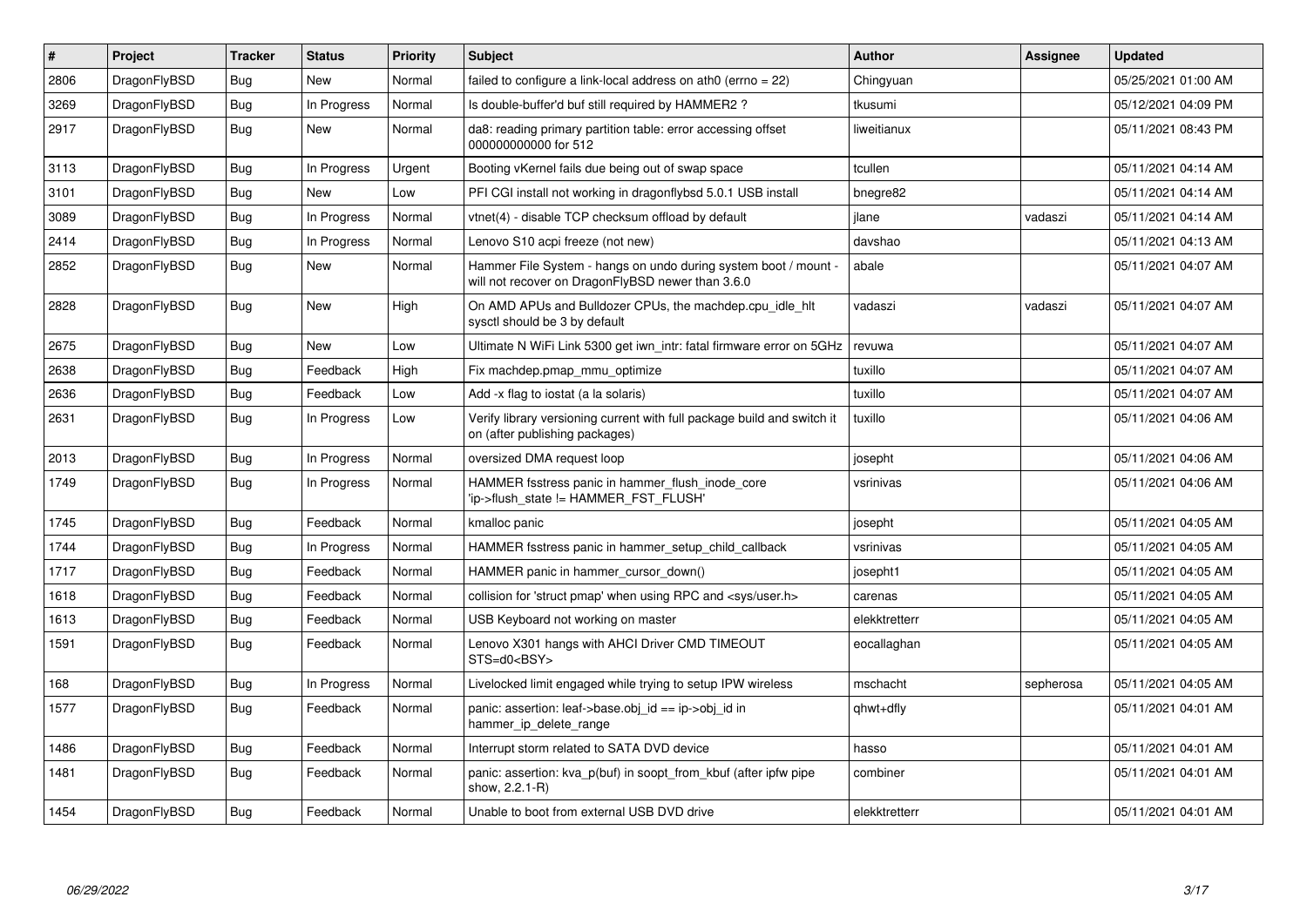| #    | Project      | Tracker    | <b>Status</b> | <b>Priority</b> | <b>Subject</b>                                                                                                                                            | <b>Author</b>      | Assignee  | <b>Updated</b>      |
|------|--------------|------------|---------------|-----------------|-----------------------------------------------------------------------------------------------------------------------------------------------------------|--------------------|-----------|---------------------|
| 1448 | DragonFlyBSD | <b>Bug</b> | Feedback      | Normal          | panic: assertion: _tp->tt_msg->tt_cpuid == mycpuid in<br>tcp_callout_active tcp_output tcp_usr_send netmsg_pru_send<br>netmsg service tcpmsg service loop | dillon             |           | 05/11/2021 04:00 AM |
| 1429 | DragonFlyBSD | <b>Bug</b> | Feedback      | Normal          | vkernel bug - "mfree: m->m_nextpkt != NULL"                                                                                                               | dillon             |           | 05/11/2021 04:00 AM |
| 1428 | DragonFlyBSD | Bug        | Feedback      | Low             | POSIX.1e implementation is too old                                                                                                                        | hasso              | tuxillo   | 05/11/2021 04:00 AM |
| 1411 | DragonFlyBSD | Bug        | Feedback      | Normal          | Burning doesn't work with ahci(4)                                                                                                                         | hasso              | dillon    | 05/11/2021 04:00 AM |
| 1387 | DragonFlyBSD | Bug        | Feedback      | Normal          | zero-size malloc and ps: kvm getprocs: Bad address                                                                                                        | qhwt+dfly          |           | 05/11/2021 04:00 AM |
| 1336 | DragonFlyBSD | <b>Bug</b> | In Progress   | Normal          | Still looking for reports of missed directory entries w/ HAMMER                                                                                           | dillon             |           | 05/11/2021 04:00 AM |
| 1332 | DragonFlyBSD | Bug        | Feedback      | Normal          | DFBSD 2.2 - Booting usbcdrom/usbsticks on thinkpad hangs on<br>"BTX Halted"                                                                               | tuxillo            |           | 05/11/2021 04:00 AM |
| 1313 | DragonFlyBSD | Bug        | <b>New</b>    | Low             | Signal code in kernel needs major overhaul (signal queues,<br>si code, si addr)                                                                           | hasso              |           | 05/11/2021 04:00 AM |
| 1293 | DragonFlyBSD | Bug        | New           | Normal          | 2.2.1-REL Installer Request                                                                                                                               | mk                 | tuxillo   | 05/11/2021 04:00 AM |
| 1282 | DragonFlyBSD | <b>Bug</b> | Feedback      | Normal          | panic (trap 12) when booting SMP kernel on Atom 330 (dual core)                                                                                           | tomaz.borstnar     |           | 05/11/2021 04:00 AM |
| 1218 | DragonFlyBSD | Bug        | In Progress   | Normal          | panic: assertion: $error == 0$ in hammer start transaction                                                                                                | rumcic             |           | 05/11/2021 04:00 AM |
| 1181 | DragonFlyBSD | Bug        | In Progress   | Normal          | ACX111 panic                                                                                                                                              | elekktretterr      |           | 05/11/2021 04:00 AM |
| 1148 | DragonFlyBSD | <b>Bug</b> | In Progress   | Low             | BCM4311 wireless network adapter detected but not functional                                                                                              | archimedes.gaviola |           | 05/11/2021 04:00 AM |
| 1101 | DragonFlyBSD | <b>Bug</b> | Feedback      | Normal          | ohci related panic                                                                                                                                        | polachok           |           | 05/11/2021 04:00 AM |
| 998  | DragonFlyBSD | <b>Bug</b> | In Progress   | Normal          | Unconfiguring a vn while it is mounted                                                                                                                    | rumcic             | tuxillo   | 05/11/2021 04:00 AM |
| 2825 | DragonFlyBSD | <b>Bug</b> | <b>New</b>    | High            | 3x dhclient = hanging system (objcache exhausted)                                                                                                         | jaccovonb          | sepherosa | 05/11/2021 03:55 AM |
| 2808 | DragonFlyBSD | <b>Bug</b> | <b>New</b>    | Normal          | X freeze by switching between X and VT - results in black screen                                                                                          | lukesky333         |           | 05/11/2021 03:55 AM |
| 2736 | DragonFlyBSD | <b>Bug</b> | <b>New</b>    | High            | kernel panics on acpi timer probe function                                                                                                                | cnb                |           | 05/11/2021 03:55 AM |
| 2735 | DragonFlyBSD | Bug        | <b>New</b>    | Urgent          | iwn panics SYSSASSERT                                                                                                                                     | cnb                |           | 05/11/2021 03:55 AM |
| 2067 | DragonFlyBSD | Bug        | New           | Normal          | sound/pcm: "play interrupt timeout, channel dead"                                                                                                         | matthiasr          |           | 05/11/2021 03:55 AM |
| 604  | DragonFlyBSD | <b>Bug</b> | In Progress   | Normal          | 1.8.1-RELEASE - clock runs fast on mainboard ASUS P5A-B                                                                                                   | veti               |           | 05/11/2021 03:55 AM |
| 2708 | DragonFlyBSD | Bug        | New           | Normal          | unable to send TCP nor UDP on age(4) interface                                                                                                            | dermiste           |           | 05/11/2021 03:54 AM |
| 2647 | DragonFlyBSD | Bug        | <b>New</b>    | Normal          | HAMMER panic on 3.6.0                                                                                                                                     | tuxillo            |           | 05/11/2021 03:54 AM |
| 2641 | DragonFlyBSD | <b>Bug</b> | <b>New</b>    | Normal          | Panic when loading natapci as module                                                                                                                      | tuxillo            |           | 05/11/2021 03:54 AM |
| 2630 | DragonFlyBSD | Bug        | <b>New</b>    | Normal          | Bring in latest iconv fixes from FreeBSD10 as well as csmapper<br>updates                                                                                 | tuxillo            |           | 05/11/2021 03:54 AM |
| 2544 | DragonFlyBSD | <b>Bug</b> | New           | Normal          | live DVD system boot (menu option 1) caused db> prompt on<br>PE1950                                                                                       | estrabd            |           | 05/11/2021 03:54 AM |
| 1594 | DragonFlyBSD | Bug        | New           | Normal          | Kernel panic during boot from Live CD on Dell E6400                                                                                                       | bodie              |           | 05/11/2021 03:54 AM |
| 1587 | DragonFlyBSD | <b>Bug</b> | Feedback      | Normal          | can't gdb across fork                                                                                                                                     | corecode           | tuxillo   | 05/11/2021 03:54 AM |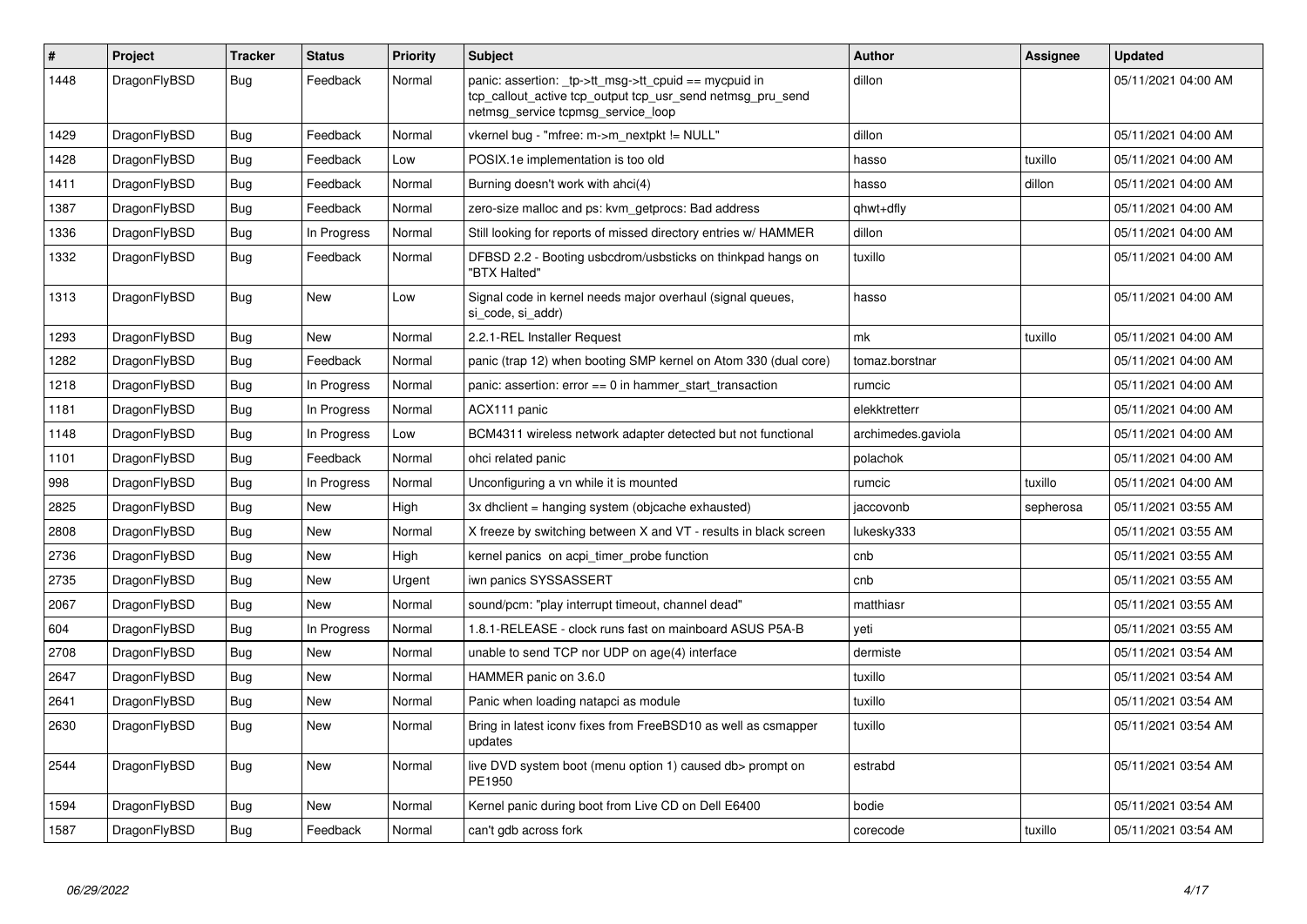| $\#$ | Project      | <b>Tracker</b> | <b>Status</b> | <b>Priority</b> | Subject                                                                                      | <b>Author</b> | Assignee | <b>Updated</b>      |
|------|--------------|----------------|---------------|-----------------|----------------------------------------------------------------------------------------------|---------------|----------|---------------------|
| 1584 | DragonFlyBSD | <b>Bug</b>     | In Progress   | Normal          | can't use ssh from jail: debug1: read_passphrase: can't open<br>/dev/tty: Device busy        | corecode      | tuxillo  | 05/11/2021 03:53 AM |
| 1583 | DragonFlyBSD | Bug            | In Progress   | Normal          | panic: assertion: cursor->trans->sync_lock_refs > 0 in<br>hammer recover cursor              | corecode      | tuxillo  | 05/11/2021 03:53 AM |
| 1556 | DragonFlyBSD | Bug            | <b>New</b>    | Normal          | many processes stuck in "hmrrcm", system unusable                                            | corecode      | tuxillo  | 05/11/2021 03:52 AM |
| 1547 | DragonFlyBSD | <b>Bug</b>     | In Progress   | Normal          | disklabel64 automatic sizing                                                                 | corecode      | tuxillo  | 05/11/2021 03:52 AM |
| 1528 | DragonFlyBSD | <b>Bug</b>     | In Progress   | Normal          | ktrace does not show proper return values for pipe(2)                                        | corecode      | tuxillo  | 05/11/2021 03:52 AM |
| 1475 | DragonFlyBSD | Bug            | In Progress   | Normal          | kernel blocks with low memory and syscons setting a high res mode<br>scrollback              | corecode      | tuxillo  | 05/11/2021 03:52 AM |
| 1474 | DragonFlyBSD | <b>Bug</b>     | New           | Normal          | ithread 1 unexpectedly rescheduled                                                           | corecode      | tuxillo  | 05/11/2021 03:52 AM |
| 1469 | DragonFlyBSD | Bug            | In Progress   | Normal          | Hammer history security concern                                                              | corecode      | tuxillo  | 05/11/2021 03:52 AM |
| 1442 | DragonFlyBSD | Bug            | New           | Normal          | blocking SIGSEGV and triggering a segment violation produces an<br>all CPU consuming process | corecode      | tuxillo  | 05/11/2021 03:52 AM |
| 1440 | DragonFlyBSD | Bug            | New           | Normal          | ptrace/gdb doesn't work after process blocks SIGTRAP                                         | corecode      | tuxillo  | 05/11/2021 03:52 AM |
| 1368 | DragonFlyBSD | <b>Bug</b>     | In Progress   | Normal          | suspend signal race?                                                                         | qhwt+dfly     |          | 05/11/2021 03:51 AM |
| 1287 | DragonFlyBSD | <b>Bug</b>     | Feedback      | Normal          | altg configuration doesn't work                                                              | corecode      | tuxillo  | 05/11/2021 03:51 AM |
| 1198 | DragonFlyBSD | <b>Bug</b>     | <b>New</b>    | High            | DDB loops panic in db_read_bytes                                                             | corecode      | tuxillo  | 05/11/2021 03:51 AM |
| 1030 | DragonFlyBSD | <b>Bug</b>     | In Progress   | Normal          | msdosfs umount panic                                                                         | corecode      | tuxillo  | 05/11/2021 03:51 AM |
| 911  | DragonFlyBSD | <b>Bug</b>     | Feedback      | Normal          | kldload/kernel linker can exceed malloc reserve and panic system                             | corecode      | tuxillo  | 05/11/2021 03:51 AM |
| 901  | DragonFlyBSD | <b>Bug</b>     | Feedback      | Normal          | route show needs to get data from all cpus                                                   | corecode      | tuxillo  | 05/11/2021 03:50 AM |
| 884  | DragonFlyBSD | <b>Bug</b>     | In Progress   | High            | Performance/memory problems under filesystem IO load                                         | hasso         |          | 05/11/2021 03:50 AM |
| 847  | DragonFlyBSD | <b>Bug</b>     | Feedback      | Normal          | processes getting stuck on mount point                                                       | corecode      | tuxillo  | 05/11/2021 03:50 AM |
| 781  | DragonFlyBSD | <b>Bug</b>     | In Progress   | Normal          | fdisk uses wrong geometry on usb flash drives                                                | corecode      | tuxillo  | 05/11/2021 03:50 AM |
| 2358 | DragonFlyBSD | <b>Bug</b>     | In Progress   | Normal          | DFBSD v3.0.2.32.g928ca - panic: hammer: insufficient undo FIFO<br>space!                     | tuxillo       | tuxillo  | 05/10/2021 02:50 AM |
| 3205 | DragonFlyBSD | Bug            | Feedback      | High            | Go compiler net test failing                                                                 | : dfbsd       | tuxillo  | 05/10/2021 02:45 AM |
| 3266 | DragonFlyBSD | <b>Bug</b>     | New           | High            | Filesystems broken due to "KKASSERT(count &<br>TOK_COUNTMASK);"                              | tkusumi       |          | 03/15/2021 01:21 PM |
| 3228 | DragonFlyBSD | <b>Bug</b>     | <b>New</b>    | Low             | pfi kif unref: state refcount $\leq 0$ in dmesg                                              | justin        |          | 03/05/2021 06:39 AM |
| 3252 | DragonFlyBSD | Bug            | <b>New</b>    | Normal          | tcsetattr/tcgetattr set errno incorrectly on non-TTY                                         | tonyc         |          | 10/26/2020 09:34 PM |
| 3249 | DragonFlyBSD | Bug            | New           | Normal          | HAMMER2 fsync(2) not working properly                                                        | tkusumi       |          | 09/21/2020 07:07 AM |
| 3247 | DragonFlyBSD | Bug            | New           | Normal          | Kernel panic doing nothing much                                                              | phma          |          | 09/12/2020 11:40 PM |
| 3243 | DragonFlyBSD | <b>Bug</b>     | New           | Normal          | SMART status not reported properly for SSD disks                                             | daftaupe      |          | 09/09/2020 11:03 PM |
| 3246 | DragonFlyBSD | Bug            | New           | Normal          | HAMMER2 unable to handle ENOSPC properly                                                     | tkusumi       |          | 09/04/2020 11:11 AM |
| 2587 | DragonFlyBSD | <b>Bug</b>     | New           | Normal          | SATA DVD writer not detected by DragonFly                                                    | srussell      |          | 09/04/2020 08:55 AM |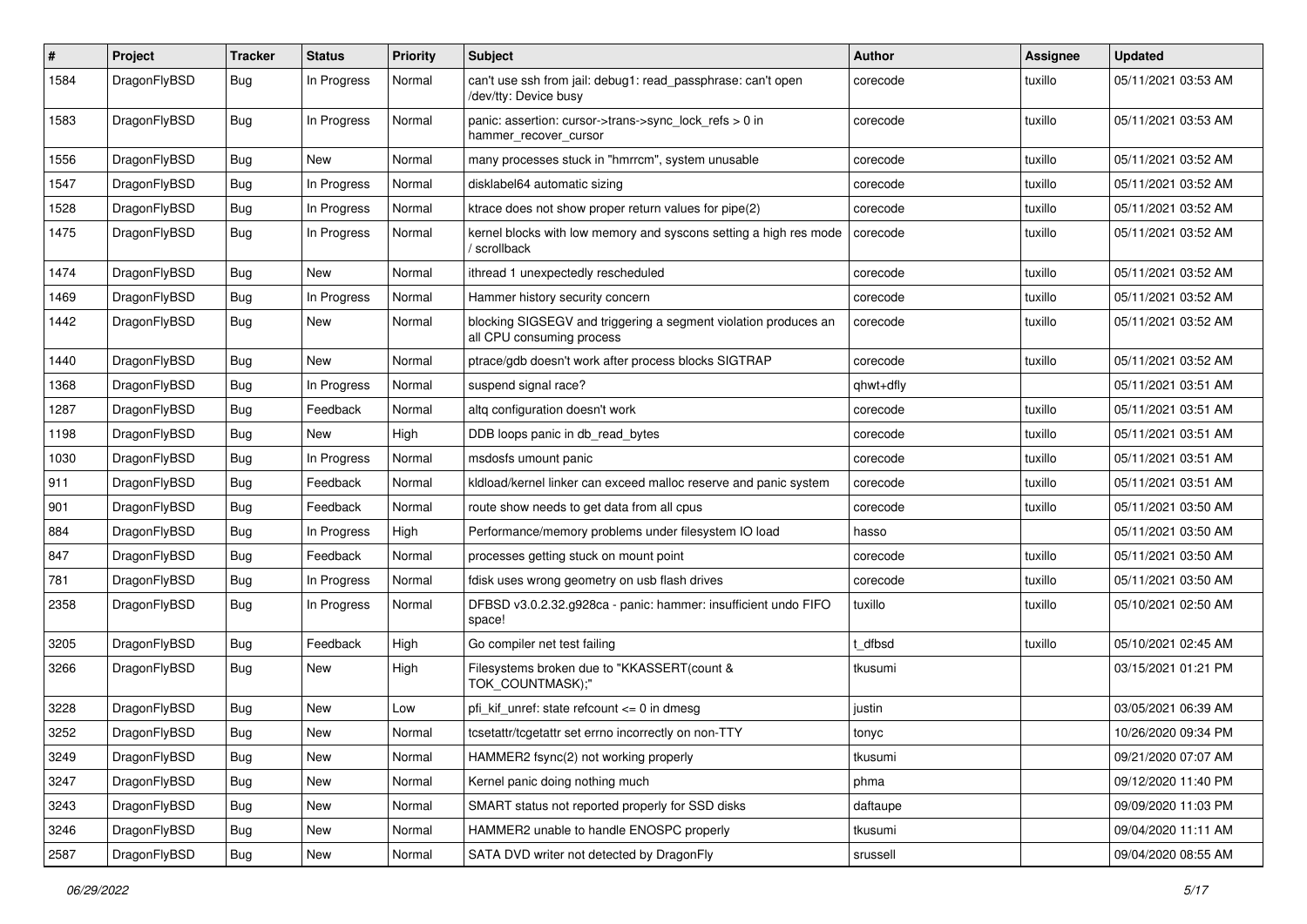| $\vert$ # | <b>Project</b> | <b>Tracker</b> | <b>Status</b> | <b>Priority</b> | <b>Subject</b>                                                                                                                                              | <b>Author</b>     | <b>Assignee</b> | <b>Updated</b>      |
|-----------|----------------|----------------|---------------|-----------------|-------------------------------------------------------------------------------------------------------------------------------------------------------------|-------------------|-----------------|---------------------|
| 3245      | DragonFlyBSD   | Bug            | <b>New</b>    | Normal          | panic: free: guard1x fail, i915 load from loader.conf                                                                                                       | polachok          |                 | 08/21/2020 10:36 AM |
| 3107      | DragonFlyBSD   | <b>Bug</b>     | <b>New</b>    | Low             | ACPI interrupt storm when loading i915 on Lenovo T460                                                                                                       | oyvinht           |                 | 07/15/2020 07:01 AM |
| 3170      | DragonFlyBSD   | <b>Bug</b>     | <b>New</b>    | Normal          | repeatable nfsd crash                                                                                                                                       | tse               |                 | 06/11/2020 05:52 AM |
| 3208      | DragonFlyBSD   | Bug            | <b>New</b>    | Normal          | Crash related to nfsd                                                                                                                                       | tse               |                 | 06/11/2020 05:52 AM |
| 3240      | DragonFlyBSD   | <b>Bug</b>     | <b>New</b>    | High            | compile error because of openssl with /usr/dports/security/rhash for<br>mysql 8 install                                                                     | <b>UlasSAYGIN</b> |                 | 06/04/2020 08:05 AM |
| 3239      | DragonFlyBSD   | Bug            | <b>New</b>    | Normal          | unable to SIGKILL glitched emacs                                                                                                                            | piecuch           |                 | 05/26/2020 03:30 AM |
| 3238      | DragonFlyBSD   | Bug            | <b>New</b>    | Normal          | race conditions when printing from vkernel console                                                                                                          | piecuch           |                 | 05/19/2020 02:50 PM |
| 3235      | DragonFlyBSD   | <b>Bug</b>     | <b>New</b>    | Normal          | Kernel panic in devfs vnops.c                                                                                                                               | mneumann          |                 | 04/28/2020 07:00 AM |
| 3197      | DragonFlyBSD   | <b>Bug</b>     | New           | Normal          | DragonFly upgrades                                                                                                                                          | tse               |                 | 04/18/2020 04:18 PM |
| 3226      | DragonFlyBSD   | Bug            | <b>New</b>    | Normal          | Xorg freezes in vm: thread stuck in "objtrm1"                                                                                                               | peeter            |                 | 04/08/2020 02:10 AM |
| 3231      | DragonFlyBSD   | Bug            | New           | Normal          | wifi drops on 5.8                                                                                                                                           | tse               |                 | 04/06/2020 05:08 AM |
| 3219      | DragonFlyBSD   | <b>Bug</b>     | New           | Normal          | x11/xorg port can not be build                                                                                                                              | <b>UlasSAYGIN</b> |                 | 03/31/2020 08:57 AM |
| 3225      | DragonFlyBSD   | <b>Bug</b>     | <b>New</b>    | Normal          | nfsd freeze when using gemu                                                                                                                                 | tse               |                 | 03/17/2020 11:52 AM |
| 3224      | DragonFlyBSD   | Bug            | <b>New</b>    | Normal          | Kernel panic when trying to ping6                                                                                                                           | zhtw              |                 | 03/08/2020 08:55 AM |
| 3222      | DragonFlyBSD   | Bug            | <b>New</b>    | Normal          | gcc - undefined reference to '__atomic_load' (missing libatomic?)                                                                                           | mneumann          |                 | 02/08/2020 02:45 AM |
| 3218      | DragonFlyBSD   | <b>Bug</b>     | <b>New</b>    | Normal          | Kernel panics are not sent to comconsole when booted over EFI                                                                                               | mqudsi            |                 | 12/02/2019 08:52 PM |
| 3217      | DragonFlyBSD   | <b>Bug</b>     | <b>New</b>    | Normal          | rescue tools: make install fails if rescue folder doesn't exist                                                                                             | dfbsd             |                 | 11/27/2019 08:16 PM |
| 3215      | DragonFlyBSD   | Bug            | <b>New</b>    | Normal          | Hang in tcdrain(3) after write(3)                                                                                                                           | noloader          |                 | 11/25/2019 03:08 PM |
| 3209      | DragonFlyBSD   | Bug            | <b>New</b>    | Normal          | svc has some minor bugs                                                                                                                                     | arcade@b1t.name   |                 | 10/24/2019 09:08 AM |
| 3199      | DragonFlyBSD   | <b>Bug</b>     | <b>New</b>    | Normal          | PFS label not found panic                                                                                                                                   | tse               |                 | 08/21/2019 03:51 AM |
| 3196      | DragonFlyBSD   | <b>Bug</b>     | <b>New</b>    | Normal          | test issue after redmine upgrade (2)                                                                                                                        | tuxillo           |                 | 07/05/2019 04:33 AM |
| 1390      | DragonFlyBSD   | Bug            | In Progress   | Normal          | Use id_t type for {get, set}priority()                                                                                                                      | Anonymous         | tuxillo         | 07/05/2019 02:18 AM |
| 3194      | DragonFlyBSD   | <b>Bug</b>     | <b>New</b>    | High            | Hammer kernel crash on mirror-stream of PFS after upgrade<br>(assertion "cursor->flags &<br>HAMMER CURSOR ITERATE CHECK" failed in<br>hammer_btree_iterate) | Anonymous         |                 | 06/29/2019 01:32 PM |
| 3047      | DragonFlyBSD   | <b>Bug</b>     | <b>New</b>    | Normal          | <b>HAMMER</b> critical write error                                                                                                                          | samuel            |                 | 06/19/2019 09:50 AM |
| 3124      | DragonFlyBSD   | <b>Bug</b>     | <b>New</b>    | High            | DragonFlyBSD 5.0.2 with Hammer2 with UEFI install doesn't boot                                                                                              | wiesl             |                 | 06/18/2019 05:07 AM |
| 1850      | DragonFlyBSD   | Bug            | <b>New</b>    | Normal          | volume-add on hammer root fs panic                                                                                                                          | Johannes.Hofmann  |                 | 04/18/2019 04:27 AM |
| 3184      | DragonFlyBSD   | <b>Bug</b>     | <b>New</b>    | Normal          | tsleep(9) return value when PCATCH specified                                                                                                                | tkusumi           |                 | 04/03/2019 06:49 AM |
| 3152      | DragonFlyBSD   | <b>Bug</b>     | Feedback      | Normal          | Console's size in ttyv0 and single user mode is sticking to 80x25,<br>while ttyv1 can make use of the whole screen                                          | overtime          |                 | 02/24/2019 01:08 AM |
| 3165      | DragonFlyBSD   | Bug            | <b>New</b>    | Normal          | Looping at boot time                                                                                                                                        | gop               |                 | 12/28/2018 01:04 PM |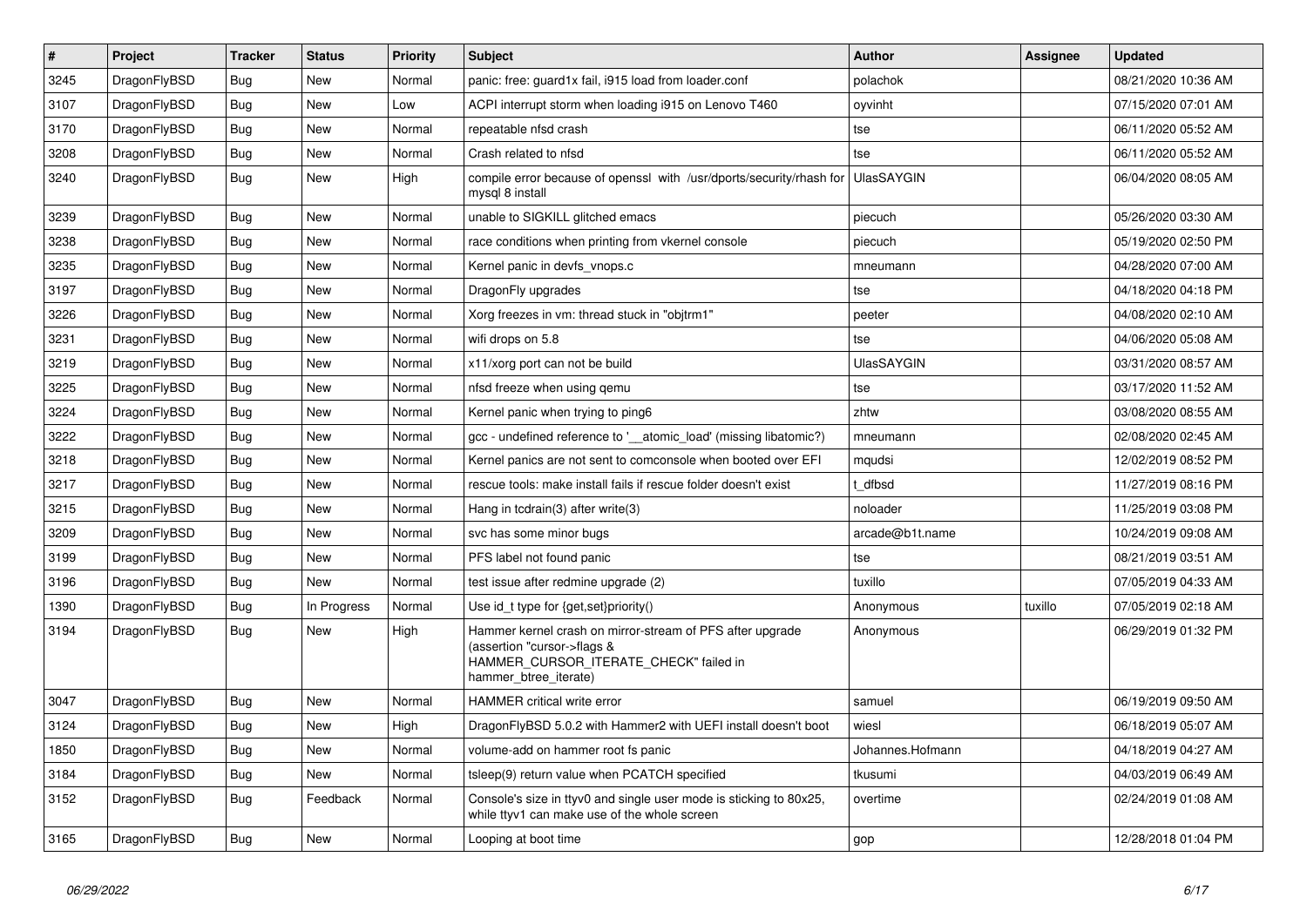| $\pmb{\#}$ | Project      | <b>Tracker</b> | <b>Status</b> | <b>Priority</b> | Subject                                                                                                   | Author                 | Assignee | <b>Updated</b>      |
|------------|--------------|----------------|---------------|-----------------|-----------------------------------------------------------------------------------------------------------|------------------------|----------|---------------------|
| 1580       | DragonFlyBSD | Bug            | Feedback      | Normal          | Panic (Fatal trap 12: page fault while in kernel mode) while playing<br>with pf and netif names           | rumcic                 |          | 12/21/2018 01:21 AM |
| 3141       | DragonFlyBSD | <b>Bug</b>     | <b>New</b>    | Normal          | dhclient blocks boot process                                                                              | rowo                   |          | 12/16/2018 11:01 AM |
| 2250       | DragonFlyBSD | Bug            | <b>New</b>    | Normal          | Kernel panic                                                                                              | adamk                  |          | 11/23/2018 01:10 AM |
| 3157       | DragonFlyBSD | Bug            | <b>New</b>    | Normal          | TP-Link UE300 not working in 5.2-RELEASE                                                                  | tuxillo                |          | 11/15/2018 02:08 PM |
| 2287       | DragonFlyBSD | Bug            | New           | Normal          | HAMMER(ROOT) Illegal UNDO TAIL signature at<br>300000001967c000                                           | y0n3t4n1               |          | 11/07/2018 01:22 AM |
| 2898       | DragonFlyBSD | <b>Bug</b>     | <b>New</b>    | Normal          | <b>HAMMER</b> panic                                                                                       | pavalos                |          | 11/03/2018 07:05 AM |
| 3120       | DragonFlyBSD | <b>Bug</b>     | <b>New</b>    | Normal          | Intel AC 8260 firmware does not load                                                                      | Vintodrimmer           |          | 08/28/2018 03:30 AM |
| 3143       | DragonFlyBSD | <b>Bug</b>     | New           | Normal          | assertion "0" failed in hammer2_inode_xop_chain_sync                                                      | cbin                   |          | 07/18/2018 12:50 PM |
| 3139       | DragonFlyBSD | <b>Bug</b>     | New           | Normal          | USB Mouse Does Not Work in DragonflyBSD guest on VirtualBox                                               | chiguy1256             |          | 06/24/2018 10:14 PM |
| 3134       | DragonFlyBSD | <b>Bug</b>     | <b>New</b>    | Normal          | RFC 3021 (/31 networks) appear to be unsupported                                                          | jailbird               |          | 05/16/2018 11:03 PM |
| 3132       | DragonFlyBSD | <b>Bug</b>     | <b>New</b>    | Low             | unifdef mined                                                                                             | bcallah                |          | 04/26/2018 08:34 PM |
| 3129       | DragonFlyBSD | <b>Bug</b>     | New           | High            | Kernel panic with 5.2.0 on A2SDi-4C-HLN4F                                                                 | stateless              |          | 04/24/2018 12:50 AM |
| 1521       | DragonFlyBSD | Bug            | Feedback      | Normal          | amd64 2.4 livecd won't mount root at boot                                                                 | bolapara               |          | 01/28/2018 03:45 AM |
| 3117       | DragonFlyBSD | <b>Bug</b>     | New           | Normal          | Problem with colours if "intel" video-driver used                                                         | dpostolov              |          | 01/07/2018 11:35 PM |
| 3116       | DragonFlyBSD | <b>Bug</b>     | New           | Normal          | da0 detects on very big volume if to _remove_ usb install stick and<br>reboot on Intel NUC5PPYH           | dpostolov              |          | 01/07/2018 09:40 PM |
| 3111       | DragonFlyBSD | <b>Bug</b>     | In Progress   | High            | Mouse lags every second heavily under X11                                                                 | mneumann               |          | 12/12/2017 09:46 PM |
| 3110       | DragonFlyBSD | Bug            | <b>New</b>    | Normal          | crash with ipfw3 under load                                                                               | bnegre82               |          | 12/09/2017 06:22 AM |
| 3076       | DragonFlyBSD | <b>Bug</b>     | New           | Normal          | sys/dev/netif/ig hal/e1000 ich8lan.c:1594: sanity checking mixup?                                         | dcb                    |          | 10/11/2017 01:58 AM |
| 3025       | DragonFlyBSD | <b>Bug</b>     | New           | Normal          | sys/dev/powermng/powernow/powernow.c:284: bad comparison?                                                 | dcb                    |          | 09/23/2017 07:45 AM |
| 3052       | DragonFlyBSD | Bug            | New           | Normal          | panic DragonFly v4.8.1-RELEASE by mounting a malformed NTFS<br>image [64.000]                             | open.source@ribose.com |          | 08/14/2017 03:22 AM |
| 3051       | DragonFlyBSD | <b>Bug</b>     | New           | Normal          | panic DragonFly v4.8.1-RELEASE by mounting a malformed NTFS<br>image [12.000]                             | open.source@ribose.com |          | 08/14/2017 03:20 AM |
| 3049       | DragonFlyBSD | Bug            | <b>New</b>    | Normal          | panic DragonFly v4.8.1-RELEASE by mounting a malformed<br>msdosfs image [12.128]                          | open.source@ribose.com |          | 08/14/2017 02:53 AM |
| 3011       | DragonFlyBSD | <b>Bug</b>     | In Progress   | Normal          | dragonfly/sys/dev/netif/re/re.c: suspicious code ?                                                        | dcb                    |          | 07/29/2017 01:26 AM |
| 3036       | DragonFlyBSD | Bug            | New           | Normal          | panic in icmp_redirect_start() ASSERT_IN_NETISR(0)                                                        | tautolog               |          | 05/11/2017 07:27 PM |
| 3035       | DragonFlyBSD | <b>Bug</b>     | New           | Normal          | panic: assertion "cpu $>= 0$ && cpu < ncpus" failed in netisr cpuport<br>at /usr/src/sys/net/netisr2.h:87 | masu                   |          | 05/11/2017 01:24 AM |
| 3021       | DragonFlyBSD | <b>Bug</b>     | In Progress   | Normal          | sys/dev/drm/i915/i915_gem_stolen.c:115]: (error) Signed integer<br>overflow for expression '65535<<20'    | dcb                    |          | 04/11/2017 12:46 PM |
| 3024       | DragonFlyBSD | <b>Bug</b>     | <b>New</b>    | Low             | sys/dev/netif/wi/if_wi.c:1090]: (style) Redundant condition                                               | dcb                    |          | 04/11/2017 11:56 AM |
| 3022       | DragonFlyBSD | <b>Bug</b>     | New           | Normal          | sys/dev/netif/ath/ath/if_ath.c:2142: strange bitmask?                                                     | dcb                    |          | 04/11/2017 11:49 AM |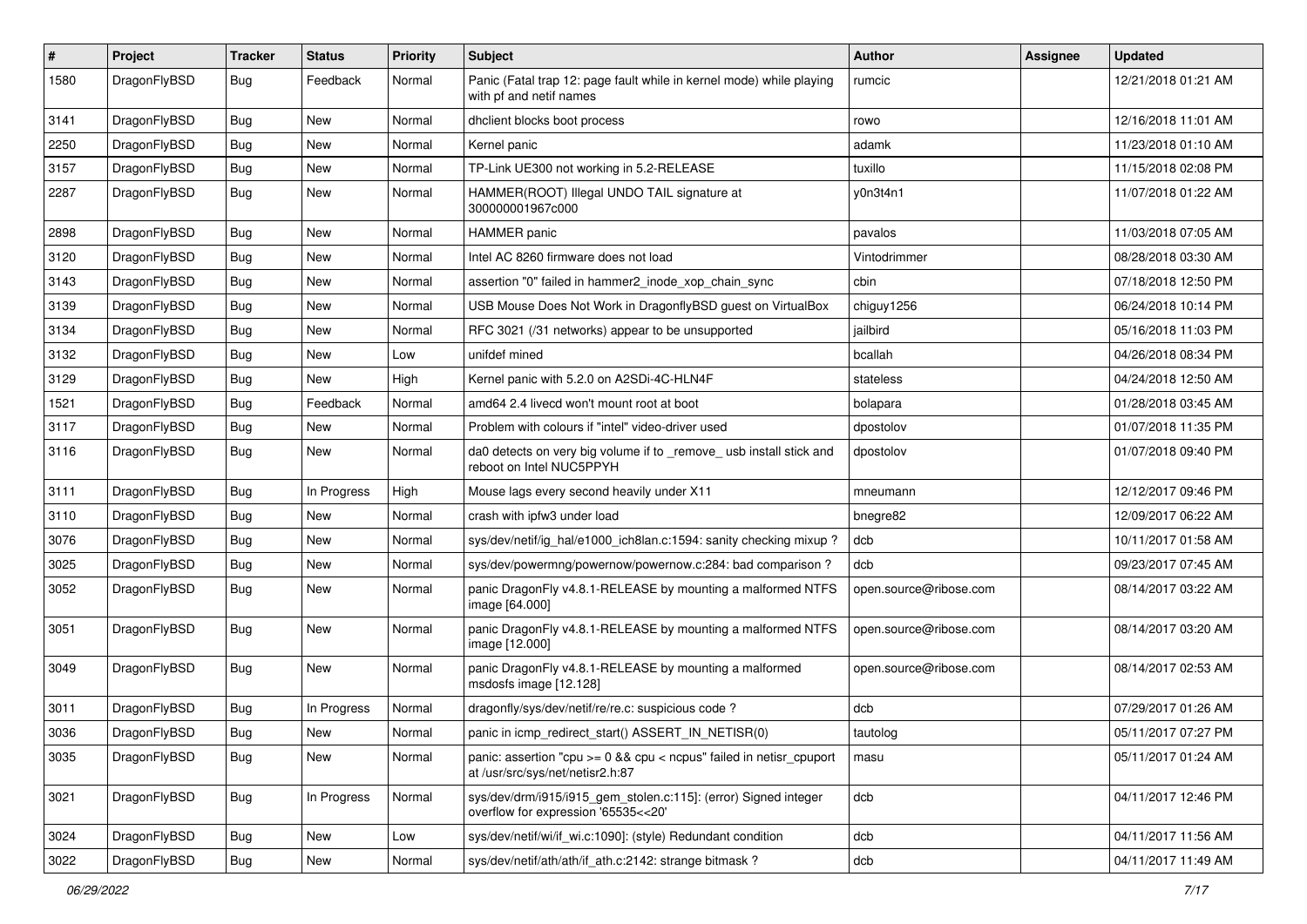| $\pmb{\#}$ | Project      | <b>Tracker</b> | <b>Status</b> | <b>Priority</b> | <b>Subject</b>                                                                                                | <b>Author</b>   | Assignee | Updated             |
|------------|--------------|----------------|---------------|-----------------|---------------------------------------------------------------------------------------------------------------|-----------------|----------|---------------------|
| 3018       | DragonFlyBSD | Bug            | <b>New</b>    | Normal          | sys/bus/u4b/wlan/if_run.c:5464]: (style) Redundant condition                                                  | dcb             |          | 04/11/2017 11:26 AM |
| 3006       | DragonFlyBSD | Bug            | New           | Normal          | boot Ocfg: panic in kern udev.c in function udev dict set cstr when<br>installing in VirtualBox               | MichiGreat      |          | 04/01/2017 02:22 PM |
| 2994       | DragonFlyBSD | Bug            | <b>New</b>    | Normal          | Intermittent boot hangs after git: hammer - HAMMER Version 7                                                  | davshao         |          | 03/30/2017 02:06 PM |
| 2972       | DragonFlyBSD | Bug            | <b>New</b>    | Normal          | ipfw3 "deny to me" does not work correctly                                                                    | mneumann        |          | 12/27/2016 12:11 PM |
| 2970       | DragonFlyBSD | <b>Bug</b>     | <b>New</b>    | Normal          | kernel 4.7: "Is -I" causes panic on UDF filesystem: "bgetvp -<br>overlapping buffer"                          | peeter          |          | 12/21/2016 02:46 AM |
| 1307       | DragonFlyBSD | Bug            | In Progress   | Normal          | hammer tid -2 shows unexpected result                                                                         | corecode        |          | 10/18/2016 05:29 PM |
| 2526       | DragonFlyBSD | <b>Bug</b>     | New           | Normal          | hammer cleanup doesn't run on first day of DST                                                                | pavalos         |          | 10/18/2016 05:28 PM |
| 2958       | DragonFlyBSD | <b>Bug</b>     | Feedback      | Normal          | Hammer FS dies during pruning after massive write load                                                        | neilb           |          | 10/11/2016 04:20 AM |
| 2957       | DragonFlyBSD | <b>Bug</b>     | Feedback      | Normal          | swapoff -a followed by swapon -a doesn't give your swap back                                                  | neilb           |          | 10/09/2016 04:17 AM |
| 2915       | DragonFlyBSD | Bug            | <b>New</b>    | High            | Hammer mirror-copy problem                                                                                    | t dfbsd         |          | 08/25/2016 05:28 AM |
| 2936       | DragonFlyBSD | <b>Bug</b>     | New           | Normal          | loader.efi crashes while loading kernel                                                                       | spaceille       |          | 08/20/2016 06:17 AM |
| 2931       | DragonFlyBSD | Bug            | <b>New</b>    | Low             | 'gdb' of 'vkernel' unable to print backtrace                                                                  | tofergus        |          | 07/26/2016 01:51 PM |
| 2930       | DragonFlyBSD | Bug            | <b>New</b>    | High            | 'objcache' causes panic during 'nfs readdir'                                                                  | tofergus        |          | 07/26/2016 01:09 PM |
| 2924       | DragonFlyBSD | Bug            | <b>New</b>    | Normal          | cat -v fails to tag characters in extended table with M- prefix with<br>some locales                          | sevan           |          | 07/11/2016 07:18 AM |
| 2878       | DragonFlyBSD | <b>Bug</b>     | <b>New</b>    | Low             | [fix] CCVER problem when using clang and cpu extensions<br>(intrinsics)                                       | arcade@b1t.name |          | 06/24/2016 04:25 AM |
| 2891       | DragonFlyBSD | Bug            | <b>New</b>    | Normal          | Kernel panic in IEEE802.11 related code                                                                       | shamaz          |          | 05/29/2016 05:49 PM |
| 2890       | DragonFlyBSD | Bug            | <b>New</b>    | Normal          | not able to boot usb installer on Toshiba Chromebook 2                                                        | johnnywhishbone |          | 02/22/2016 03:42 AM |
| 2892       | DragonFlyBSD | Bug            | <b>New</b>    | Normal          | swap pager: indefinite wait bufferf error                                                                     | <b>Ihmwzy</b>   |          | 02/21/2016 10:32 PM |
| 2887       | DragonFlyBSD | Bug            | <b>New</b>    | Low             | Missing extattr_namespace_to_string and<br>extattr_string_to_namespace functions                              | rubenk          |          | 02/06/2016 05:09 AM |
| 2886       | DragonFlyBSD | Bug            | <b>New</b>    | Normal          | dragonfly mail agent: sending a testmail causes high system load                                              | worf            |          | 02/05/2016 05:53 AM |
| 2870       | DragonFlyBSD | <b>Bug</b>     | <b>New</b>    | High            | Broken text and icons when glamor acceleration is used                                                        | 375gnu          | ftigeot  | 01/31/2016 12:13 AM |
| 2882       | DragonFlyBSD | Bug            | <b>New</b>    | Low             | bridge sends packets from individual interfaces                                                               | arcade@b1t.name |          | 01/09/2016 12:43 PM |
| 2881       | DragonFlyBSD | <b>Bug</b>     | <b>New</b>    | Normal          | Pulseaudio hangs/resets system when starting X11                                                              | mneumann        |          | 01/09/2016 03:08 AM |
| 2877       | DragonFlyBSD | Bug            | <b>New</b>    | Low             | sed fails when working with UTF-8 locale and non-UTF symbols                                                  | arcade@b1t.name |          | 12/30/2015 11:20 AM |
| 2674       | DragonFlyBSD | Bug            | <b>New</b>    | Normal          | <b>GPT Support</b>                                                                                            | ftigeot         |          | 12/28/2015 02:54 PM |
| 2874       | DragonFlyBSD | Bug            | <b>New</b>    | Normal          | make world DESTDIR=/emptydir fails                                                                            | pascii          |          | 12/25/2015 07:04 AM |
| 2863       | DragonFlyBSD | Bug            | <b>New</b>    | Normal          | HAMMER synch tid is zero                                                                                      | shamaz          |          | 12/12/2015 11:24 PM |
| 2859       | DragonFlyBSD | Bug            | New           | Low             | Installer configuration menu always highlights "Select timezone", no<br>matter which step was last completed. | cgag            |          | 12/02/2015 01:54 PM |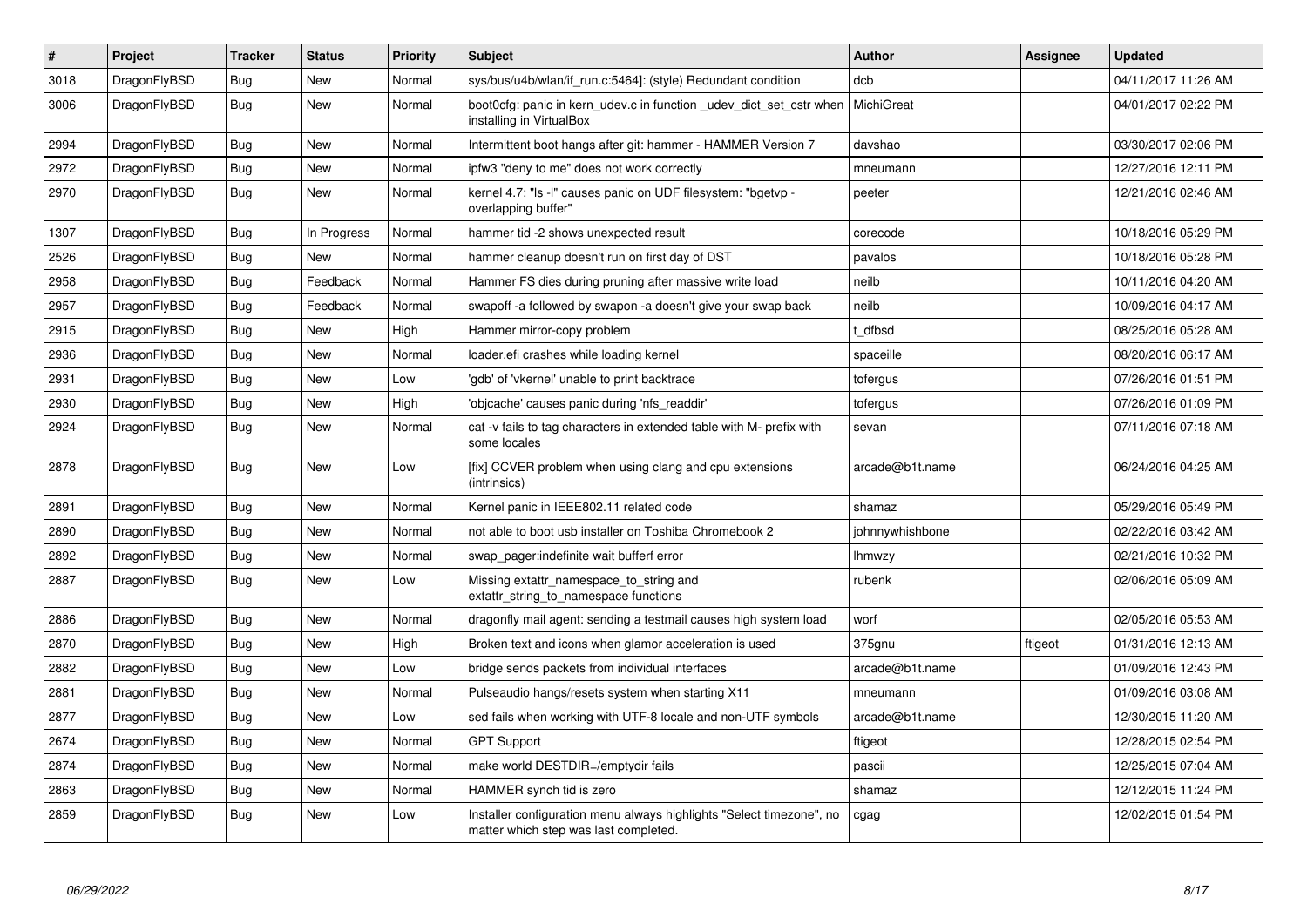| $\sharp$ | Project      | <b>Tracker</b> | <b>Status</b> | <b>Priority</b> | Subject                                                                                                                                                  | Author           | Assignee | <b>Updated</b>      |
|----------|--------------|----------------|---------------|-----------------|----------------------------------------------------------------------------------------------------------------------------------------------------------|------------------|----------|---------------------|
| 2858     | DragonFlyBSD | Bug            | <b>New</b>    | Low             | Installer "Local or UTC" question should have "No" selected by<br>default.                                                                               | cgag             |          | 12/02/2015 01:18 PM |
| 2857     | DragonFlyBSD | <b>Bug</b>     | <b>New</b>    | Normal          | hammer stalls via bitcoin-qt                                                                                                                             | tkusumi          |          | 11/30/2015 06:52 AM |
| 2835     | DragonFlyBSD | <b>Bug</b>     | New           | Normal          | /usr/include/c++/5.0/bits/c++locale.h likes<br>POSIX_C_SOURCE>=200809                                                                                    | davshao          |          | 11/18/2015 03:40 AM |
| 2840     | DragonFlyBSD | <b>Bug</b>     | <b>New</b>    | Normal          | wrong voltage is reported                                                                                                                                | yellowrabbit2010 |          | 09/11/2015 06:09 PM |
| 2819     | DragonFlyBSD | <b>Bug</b>     | In Progress   | Normal          | Random micro system freezes after a week of uptime                                                                                                       | ftigeot          | dillon   | 08/16/2015 08:46 PM |
| 2822     | DragonFlyBSD | <b>Bug</b>     | New           | Normal          | USB 3.0 stick throws "reading primary partition table: error<br>accessing offset 000[] for 152" error, while the stick works on any<br>other OS I tested | revuwa           | profmakx | 06/29/2015 05:56 AM |
| 2391     | DragonFlyBSD | Bug            | In Progress   | Normal          | System lock with ahci and acpi enabled on ATI RS690 chipset with<br>SMB600 sata controller                                                               | jorisgio         | vadaszi  | 06/03/2015 03:51 PM |
| 2820     | DragonFlyBSD | <b>Bug</b>     | <b>New</b>    | Normal          | TP-Link USB Wi-Fi adapter cannot be reattached to the system                                                                                             | shamaz           |          | 05/22/2015 09:45 PM |
| 2816     | DragonFlyBSD | <b>Bug</b>     | <b>New</b>    | Normal          | A multitasking process being debugged can get stuck                                                                                                      | phma             |          | 05/19/2015 03:57 AM |
| 2812     | DragonFlyBSD | <b>Bug</b>     | <b>New</b>    | Normal          | Panic on Intel DE3815TYKHE                                                                                                                               | tmorp            |          | 05/14/2015 03:14 PM |
| 2809     | DragonFlyBSD | <b>Bug</b>     | <b>New</b>    | Normal          | hammer mirror-stream                                                                                                                                     | masu             |          | 04/10/2015 12:33 AM |
| 2803     | DragonFlyBSD | <b>Bug</b>     | New           | Normal          | HAMMER: Warning: UNDO area too small!                                                                                                                    | ftigeot          |          | 03/11/2015 03:42 PM |
| 2802     | DragonFlyBSD | <b>Bug</b>     | New           | Normal          | USB Wifi urtwn0 crash from cd boot                                                                                                                       | opvalues         |          | 03/10/2015 01:07 AM |
| 2799     | DragonFlyBSD | Bug            | <b>New</b>    | Normal          | Fatal trap 12 caused by moused(8) -p/dev/cual0                                                                                                           | opvalues         |          | 03/04/2015 11:01 PM |
| 2788     | DragonFlyBSD | <b>Bug</b>     | New           | Normal          | ioctl GSLICEINFO: Not working for vnode slice                                                                                                            | mneumann         |          | 02/12/2015 07:49 AM |
| 1672     | DragonFlyBSD | <b>Bug</b>     | Feedback      | Normal          | panic (trap 12) around btree_search() in 2.4.1-RELEASE                                                                                                   | floid            |          | 01/19/2015 03:36 AM |
| 1634     | DragonFlyBSD | <b>Bug</b>     | New           | Normal          | panic: spin lock: 0xe4ad1320, indefinitive wait!                                                                                                         | elekktretterr    |          | 01/19/2015 03:21 AM |
| 600      | DragonFlyBSD | <b>Bug</b>     | New           | Low             | /sys/libkern/karc4random                                                                                                                                 | robin_carey5     | profmakx | 01/19/2015 03:07 AM |
| 1560     | DragonFlyBSD | Bug            | Feedback      | Normal          | Unable to modify partition table on ThinkPad T61p during install                                                                                         | rehsack          |          | 01/15/2015 08:57 AM |
| 1127     | DragonFlyBSD | <b>Bug</b>     | Feedback      | Low             | cdrom drive not detected                                                                                                                                 | tgr              | corecode | 01/15/2015 08:55 AM |
| 979      | DragonFlyBSD | <b>Bug</b>     | Feedback      | Normal          | Failure-prone USB mass storage (SB600? msdosfs? CAM?)                                                                                                    | floid            |          | 01/15/2015 08:38 AM |
| 846      | DragonFlyBSD | Bug            | Feedback      | Normal          | USB bugs:usb mouse can't used!                                                                                                                           | frankning        |          | 01/15/2015 08:36 AM |
| 1456     | DragonFlyBSD | <b>Bug</b>     | Feedback      | Normal          | Microsoft wireless desktop problems                                                                                                                      | elekktretterr    |          | 01/15/2015 08:34 AM |
| 1194     | DragonFlyBSD | <b>Bug</b>     | New           | Normal          | SCSI errors while trying to copy photos from my camera                                                                                                   | elekktretterr    |          | 01/14/2015 04:39 PM |
| 2617     | DragonFlyBSD | <b>Bug</b>     | Feedback      | Normal          | Possible issue with wireless mouse on 3.6 release                                                                                                        | FilippoMo        |          | 01/14/2015 03:42 PM |
| 2746     | DragonFlyBSD | <b>Bug</b>     | New           | Normal          | some fraction of xterms started from the xmonad window manager<br>get killed with SIGALRM                                                                | isenmann         | profmakx | 12/28/2014 02:51 AM |
| 2738     | DragonFlyBSD | <b>Bug</b>     | New           | Normal          | Hammer: Strange behavior when trying to recover old version of<br>moved file                                                                             | roland           |          | 11/20/2014 08:02 AM |
| 2731     | DragonFlyBSD | <b>Bug</b>     | In Progress   | Normal          | Screen full of random colors when starting Xorg with Intel Haswell<br>HD Graphics P4600                                                                  | jkatzmaier       |          | 11/12/2014 04:08 PM |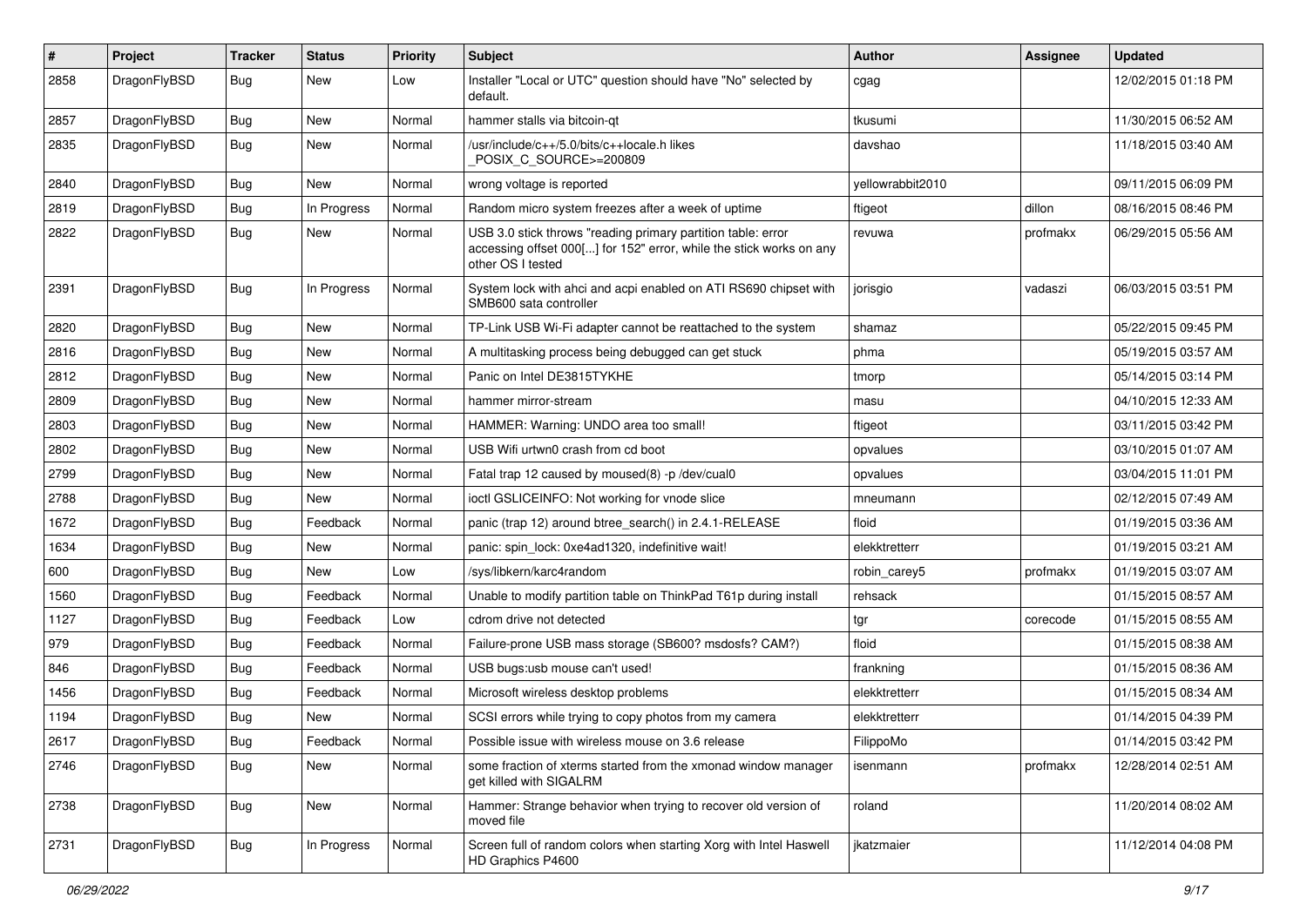| #    | Project      | <b>Tracker</b> | <b>Status</b> | <b>Priority</b> | Subject                                                                                          | Author            | Assignee | <b>Updated</b>      |
|------|--------------|----------------|---------------|-----------------|--------------------------------------------------------------------------------------------------|-------------------|----------|---------------------|
| 2712 | DragonFlyBSD | <b>Bug</b>     | New           | Normal          | connect(2) returns EINVAL when retrying after ECONNREFUSED                                       | jorisgio          |          | 08/14/2014 05:31 PM |
| 2688 | DragonFlyBSD | Bug            | New           | Normal          | 67613368bdda7 Fix wrong checks for U4B presence Asrock Z77M<br>difficulty detecting USB keyboard | davshao           |          | 06/28/2014 07:08 PM |
| 2687 | DragonFlyBSD | Bug            | <b>New</b>    | Normal          | natacontrol software RAID in installer                                                           | csmelosky         |          | 06/22/2014 12:03 PM |
| 2680 | DragonFlyBSD | <b>Bug</b>     | <b>New</b>    | Low             | boot0cfg update makes box unbootable                                                             | herrgard          |          | 06/10/2014 06:02 AM |
| 2489 | DragonFlyBSD | <b>Bug</b>     | New           | Normal          | nmalloc doesn't cache VA for allocations > 8KB                                                   | vsrinivas         |          | 06/10/2014 05:51 AM |
| 2490 | DragonFlyBSD | Bug            | <b>New</b>    | Normal          | nmalloc should color addresses to avoid cache bank conflictsw                                    | vsrinivas         |          | 06/10/2014 05:51 AM |
| 2329 | DragonFlyBSD | <b>Bug</b>     | New           | Normal          | ibm x3550 & acpi                                                                                 | ano               |          | 06/03/2014 11:37 AM |
| 2416 | DragonFlyBSD | Bug            | <b>New</b>    | Normal          | ' entry can be removed on mounted nfs filesystem                                                 | ftigeot           | tuxillo  | 06/03/2014 04:40 AM |
| 1579 | DragonFlyBSD | Bug            | Feedback      | Normal          | dfly 2.4.1 does not like HP DL360G4p and Smart Array 6400 with<br>MSA <sub>20</sub>              | tomaz.borstnar    | tuxillo  | 06/02/2014 02:44 PM |
| 2629 | DragonFlyBSD | Bug            | New           | Normal          | Replace gcc44 with llvm34, clang34, and libc++                                                   | tuxillo           |          | 06/02/2014 02:30 PM |
| 1592 | DragonFlyBSD | <b>Bug</b>     | Feedback      | Normal          | AcpiOSUnmapMemory: Warning, deallocation did not track<br>allocation.                            | eocallaghan       |          | 06/02/2014 07:45 AM |
| 1330 | DragonFlyBSD | Bug            | Feedback      | Normal          | Hammer, usb disk, SYNCHRONIZE CACHE failure                                                      | josepht           |          | 06/02/2014 04:56 AM |
| 570  | DragonFlyBSD | <b>Bug</b>     | Feedback      | Normal          | 1.8.x: ACPI problems                                                                             | qhwt+dfly         |          | 06/02/2014 03:45 AM |
| 2652 | DragonFlyBSD | Bug            | New           | Normal          | 189a0ff3761b47  ix: Implement MSI-X support locks up Lenovo<br>S10 Intel Atom n270               | davshao           |          | 05/14/2014 01:55 AM |
| 1695 | DragonFlyBSD | <b>Bug</b>     | <b>New</b>    | Normal          | NFS-related system breakdown                                                                     | Anonymous         |          | 04/10/2014 12:35 AM |
| 2657 | DragonFlyBSD | <b>Bug</b>     | New           | High            | Needs acl to migrate our servers                                                                 | ferney            |          | 03/31/2014 11:37 AM |
| 2473 | DragonFlyBSD | Bug            | <b>New</b>    | Normal          | Kernel crash when trying to up the wpi0 device (Dfly<br>v3.3.0.758.g47388-DEVELOPMENT)           | tomaz             |          | 02/24/2014 08:50 AM |
| 2619 | DragonFlyBSD | Bug            | <b>New</b>    | Normal          | DragonFly 3.6 can't be installed on a 6TB volume                                                 | ftigeot           |          | 02/23/2014 11:55 PM |
| 285  | DragonFlyBSD | Bug            | Feedback      | Low             | interrupt latency with re without ip address configured                                          | thomas.nikolajsen |          | 02/20/2014 10:30 AM |
| 2645 | DragonFlyBSD | Bug            | <b>New</b>    | Normal          | panic with dsched fq and ioprio                                                                  | jyoung15          |          | 02/20/2014 07:29 AM |
| 1246 | DragonFlyBSD | Bug            | <b>New</b>    | Normal          | bad resolution (monitor desync) with livedvd                                                     | Przem0l           |          | 02/18/2014 06:29 AM |
| 989  | DragonFlyBSD | Bug            | New           | Normal          | installer/fdisk trouble with wrapped values                                                      | Discodestrover    |          | 02/18/2014 06:27 AM |
| 1185 | DragonFlyBSD | Bug            | <b>New</b>    | High            | need a tool to merge changes into /etc                                                           | wa1ter            |          | 02/18/2014 06:02 AM |
| 679  | DragonFlyBSD | <b>Bug</b>     | New           | Low             | Netgraph backward compatibility for old *LEN constants                                           | nant              | nant     | 02/18/2014 05:45 AM |
| 1193 | DragonFlyBSD | Bug            | New           | Normal          | kernel doesn't recognize cdrom drive                                                             | nonsolosoft       |          | 01/25/2014 09:11 PM |
| 2626 | DragonFlyBSD | Bug            | New           | Normal          | iwn driver drops with error: "firmware error 'iwn_intr: fatal firmware<br>error""                | rodyaj            |          | 01/09/2014 05:50 AM |
| 2622 | DragonFlyBSD | <b>Bug</b>     | New           | Normal          | VAIO FIT15E fn keys support                                                                      | nonsolosoft       |          | 12/31/2013 01:31 AM |
| 2621 | DragonFlyBSD | Bug            | New           | Normal          | core dump using cdrom                                                                            | nonsolosoft       |          | 12/27/2013 12:43 AM |
| 2620 | DragonFlyBSD | Bug            | New           | Normal          | moused problem                                                                                   | FilippoMo         |          | 12/20/2013 10:32 AM |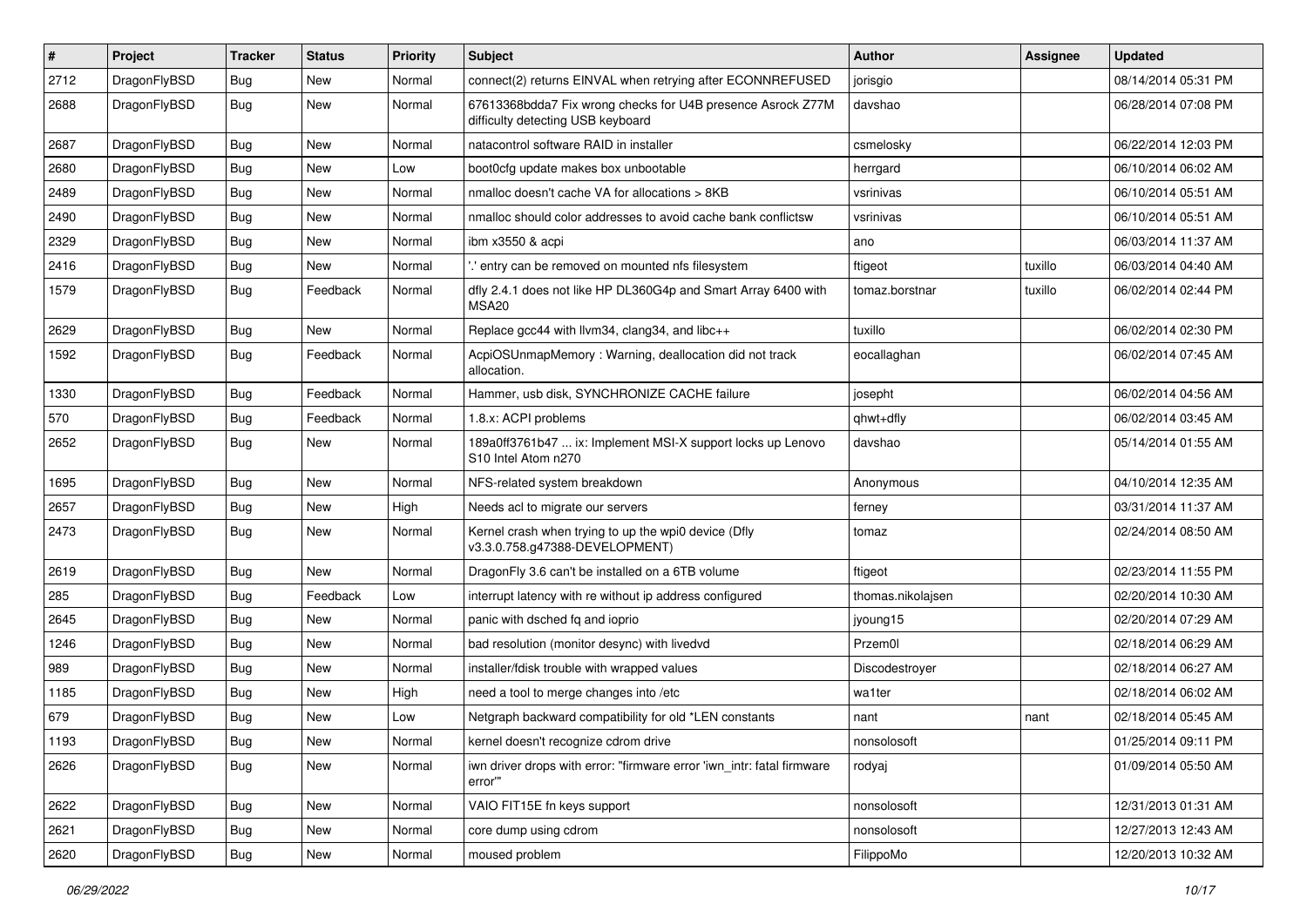| $\sharp$ | Project      | <b>Tracker</b> | <b>Status</b> | <b>Priority</b> | Subject                                                                                                        | Author            | <b>Assignee</b> | <b>Updated</b>      |
|----------|--------------|----------------|---------------|-----------------|----------------------------------------------------------------------------------------------------------------|-------------------|-----------------|---------------------|
| 2618     | DragonFlyBSD | <b>Bug</b>     | <b>New</b>    | Normal          | mouse problem on RELEASE-3_6_0                                                                                 | FilippoMo         |                 | 12/20/2013 03:26 AM |
| 2556     | DragonFlyBSD | <b>Bug</b>     | Feedback      | Normal          | DragonFly v3.5.0.81.gd3479 - Process signal weirdness                                                          | tuxillo           |                 | 12/17/2013 03:48 PM |
| 2611     | DragonFlyBSD | <b>Bug</b>     | New           | Normal          | Change in IP address results in network not working                                                            | phma              |                 | 12/05/2013 07:55 PM |
| 2609     | DragonFlyBSD | <b>Bug</b>     | <b>New</b>    | Normal          | master: panic: assertion<br>"LWKT_TOKEN_HELD_ANY(vm_object_token(object))" failed in<br>swp pager lookup       | thomas.nikolajsen |                 | 11/28/2013 11:36 AM |
| 2604     | DragonFlyBSD | <b>Bug</b>     | <b>New</b>    | Normal          | dell laptop does not boot with LATEST                                                                          | isenmann          |                 | 11/20/2013 02:07 AM |
| 2598     | DragonFlyBSD | <b>Bug</b>     | New           | Normal          | i386 via USB Booting                                                                                           | mbzadegan         |                 | 10/21/2013 02:28 AM |
| 2595     | DragonFlyBSD | <b>Bug</b>     | New           | Normal          | DragonFly 3.4.3 crashes on SUN Blade X6250 with Qlogic ISP 2432<br>FC card                                     | Turvamies         |                 | 10/07/2013 11:53 AM |
| 2586     | DragonFlyBSD | <b>Bug</b>     | New           | Normal          | pf: "modulate" state seems problematic                                                                         | srussell          |                 | 09/25/2013 07:36 PM |
| 2569     | DragonFlyBSD | <b>Bug</b>     | <b>New</b>    | Normal          | ctime NFS                                                                                                      | ferney            |                 | 08/11/2013 04:35 AM |
| 2577     | DragonFlyBSD | <b>Bug</b>     | <b>New</b>    | Normal          | virtio-blk iops performance is cpu limited on high end devices                                                 | $g$ js $278$      | vsrinivas       | 08/01/2013 02:28 PM |
| 1302     | DragonFlyBSD | <b>Bug</b>     | In Progress   | Normal          | Checkpoint regression?                                                                                         | sjg               | sjg             | 07/10/2013 05:22 PM |
| 2568     | DragonFlyBSD | <b>Bug</b>     | <b>New</b>    | Normal          | AHCI panic                                                                                                     | josepht           |                 | 06/07/2013 05:52 PM |
| 2565     | DragonFlyBSD | <b>Bug</b>     | <b>New</b>    | Normal          | "ifconfig ix0 up" panic                                                                                        | Itpig402a         |                 | 06/03/2013 05:46 AM |
| 2557     | DragonFlyBSD | <b>Bug</b>     | New           | Normal          | stock 3.4.1 kernel halts during booting if dm and dm_target_crypt<br>are loaded and RAID controller is present | phma              |                 | 05/12/2013 10:38 PM |
| 2549     | DragonFlyBSD | <b>Bug</b>     | In Progress   | Normal          | netgraph7: Kernel page fault.                                                                                  | russiane39        | nant            | 05/10/2013 11:20 PM |
| 2552     | DragonFlyBSD | <b>Bug</b>     | <b>New</b>    | Low             | hammer recovery should indicate progress                                                                       | phma              |                 | 05/03/2013 12:13 AM |
| 2547     | DragonFlyBSD | <b>Bug</b>     | New           | High            | crashed while doing a dry run of pkg_rolling-replace                                                           | phma              |                 | 04/18/2013 10:40 PM |
| 2136     | DragonFlyBSD | <b>Bug</b>     | <b>New</b>    | Normal          | socketpair() doesn't free file descriptors on copyout failure                                                  | vsrinivas         |                 | 04/05/2013 09:13 AM |
| 2535     | DragonFlyBSD | Bug            | New           | Normal          | Imap processes apparentlt blocked on disk I/O                                                                  | ftigeot           |                 | 04/02/2013 09:31 AM |
| 2529     | DragonFlyBSD | <b>Bug</b>     | <b>New</b>    | Low             | Sundance network adapter is not detected and attached                                                          | kworr             |                 | 03/25/2013 02:29 AM |
| 2531     | DragonFlyBSD | <b>Bug</b>     | New           | Normal          | camcontrol fails to disable APM                                                                                | m.lombardi85      |                 | 03/23/2013 12:28 PM |
| 1824     | DragonFlyBSD | <b>Bug</b>     | Feedback      | Normal          | kernel panic, x86, 2.7.3.859.ge5104                                                                            | akirchhoff135014  |                 | 03/10/2013 07:49 AM |
| 1668     | DragonFlyBSD | <b>Bug</b>     | Feedback      | Normal          | Power button not working                                                                                       | elekktretterr     |                 | 03/10/2013 06:22 AM |
| 1250     | DragonFlyBSD | <b>Bug</b>     | Feedback      | Normal          | Panic upon plugging an USB flash drive into the machine                                                        | rumcic            |                 | 03/10/2013 05:17 AM |
| 1249     | DragonFlyBSD | <b>Bug</b>     | Feedback      | Normal          | panic: ffs vfree: freeing free inode                                                                           | rumcic            |                 | 03/10/2013 05:13 AM |
| 293      | DragonFlyBSD | <b>Bug</b>     | Feedback      | Low             | Various updates to the handbook                                                                                | victor            | victor          | 03/10/2013 04:46 AM |
| 1489     | DragonFlyBSD | <b>Bug</b>     | Feedback      | Normal          | panic: ufs_dirbad: bad dir                                                                                     | rumcic            |                 | 03/10/2013 04:34 AM |
| 1502     | DragonFlyBSD | <b>Bug</b>     | In Progress   | Normal          | Lock while deleting files from nohistory HAMMER directories                                                    | hasso             |                 | 03/10/2013 04:28 AM |
| 1563     | DragonFlyBSD | <b>Bug</b>     | Feedback      | Normal          | reset(1) doesn't reset terminal to the defaults                                                                | hasso             |                 | 03/10/2013 04:17 AM |
| 1144     | DragonFlyBSD | <b>Bug</b>     | Feedback      | Normal          | Incorrect clock under KVM                                                                                      | msylvan           |                 | 03/09/2013 01:17 PM |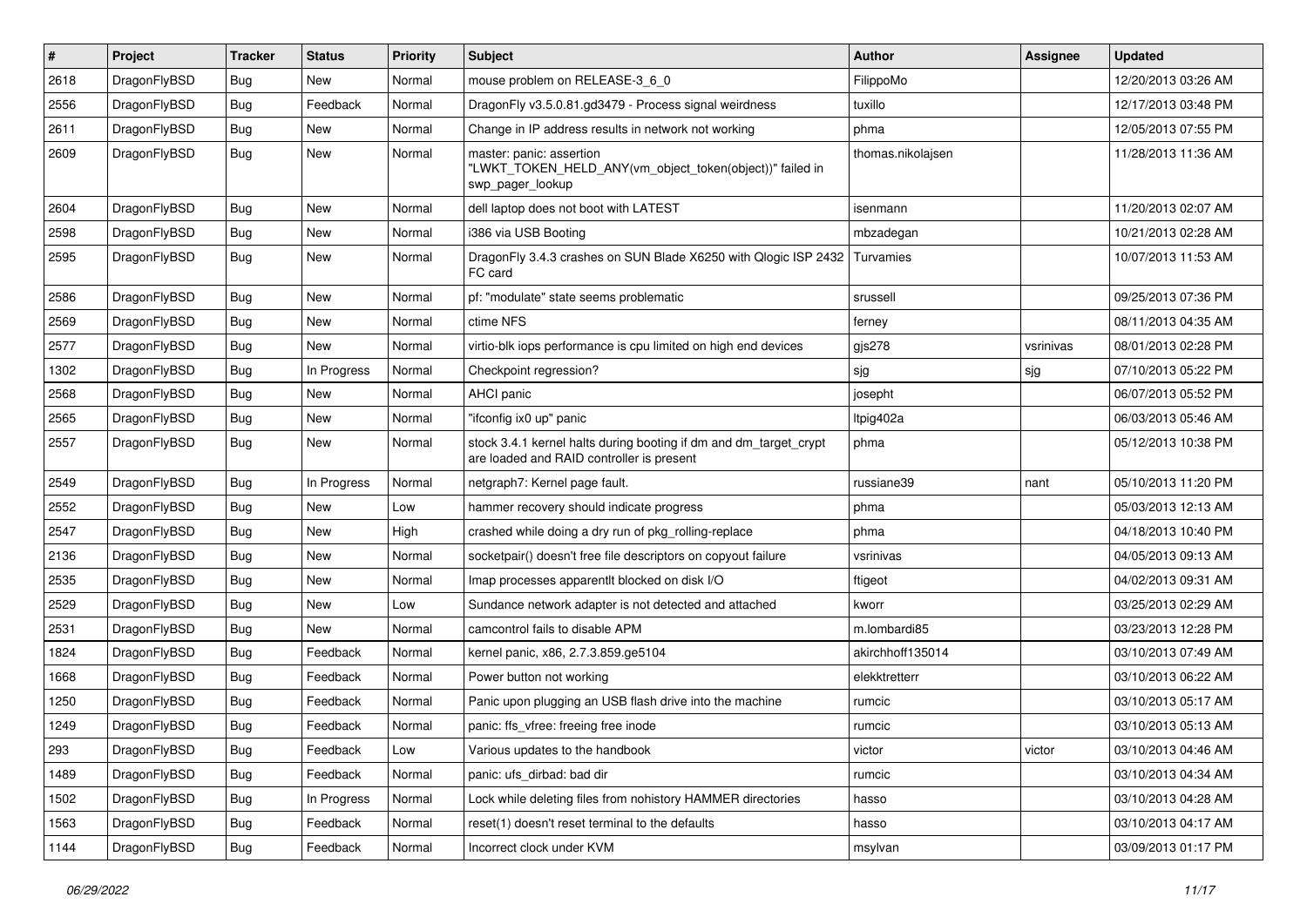| $\pmb{\#}$ | Project      | <b>Tracker</b> | <b>Status</b> | <b>Priority</b> | Subject                                                                                                                      | Author            | Assignee  | <b>Updated</b>      |
|------------|--------------|----------------|---------------|-----------------|------------------------------------------------------------------------------------------------------------------------------|-------------------|-----------|---------------------|
| 725        | DragonFlyBSD | <b>Bug</b>     | In Progress   | Low             | 'make distribution' fails w/'ro' /usr/obj                                                                                    | c.turner          |           | 03/09/2013 01:01 PM |
| 331        | DragonFlyBSD | <b>Bug</b>     | In Progress   | Normal          | ftpsesame (aka Bridging S01E03)                                                                                              | bastyaelvtars     |           | 03/09/2013 12:28 PM |
| 385        | DragonFlyBSD | <b>Bug</b>     | Feedback      | Low             | Mail archive address removal                                                                                                 | justin            | justin    | 03/09/2013 11:24 AM |
| 2520       | DragonFlyBSD | Bug            | New           | Normal          | panic: assertion "IS_SERIALIZED((ifp->if_serializer))" failed in<br>if_default_serialize_assert at /usr/src/sys/net/if.c:437 | ano               |           | 03/09/2013 12:14 AM |
| 2496       | DragonFlyBSD | <b>Bug</b>     | <b>New</b>    | Normal          | NTFS malloc limit exceeded                                                                                                   | plasmob           | tuxillo   | 02/19/2013 08:47 AM |
| 2370       | DragonFlyBSD | <b>Bug</b>     | <b>New</b>    | Normal          | panic: ffs_valloc: dup alloc                                                                                                 | marino            | vsrinivas | 02/01/2013 09:28 AM |
| 2493       | DragonFlyBSD | <b>Bug</b>     | <b>New</b>    | Normal          | vidcontrol: invalid video mode name                                                                                          | Svarov            |           | 01/24/2013 09:55 AM |
| 2288       | DragonFlyBSD | Bug            | Feedback      | Normal          | Random IO performance loss introduced since January 1st                                                                      | lentferj          |           | 01/23/2013 04:21 PM |
| 2396       | DragonFlyBSD | Bug            | Feedback      | High            | Latest 3.1 development version core dumps while destroying master<br><b>PFS</b>                                              | sgeorge           |           | 01/23/2013 04:10 PM |
| 2436       | DragonFlyBSD | Bug            | <b>New</b>    | Normal          | panic: assertion "lp->lwp_qcpu == dd->cpuid" failed in<br>dfly acquire curproc                                               | thomas.nikolajsen |           | 01/23/2013 11:07 AM |
| 2499       | DragonFlyBSD | <b>Bug</b>     | In Progress   | Urgent          | DRAGONFLY_3_2 lockd not responding correctly                                                                                 | Nerzhul           |           | 01/22/2013 12:47 PM |
| 2353       | DragonFlyBSD | <b>Bug</b>     | In Progress   | Normal          | panic: assertion "gd->gd_spinlocks_wr == 0" failed in<br>bsd4 schedulerclock                                                 | jaydg             | alexh     | 11/28/2012 01:57 AM |
| 2453       | DragonFlyBSD | Bug            | <b>New</b>    | Normal          | panic: assertion "gd->gd_spinlocks == 0" failed                                                                              | Johannes.Hofmann  |           | 11/12/2012 12:54 PM |
| 2444       | DragonFlyBSD | <b>Bug</b>     | <b>New</b>    | Normal          | Crash during Hammer overnight cleanup                                                                                        | justin            |           | 11/04/2012 07:58 AM |
| 2434       | DragonFlyBSD | <b>Bug</b>     | <b>New</b>    | Normal          | BTX Halted - Boot fails on USB/GUI                                                                                           | lucmv             |           | 10/17/2012 08:12 PM |
| 1525       | DragonFlyBSD | Bug            | <b>New</b>    | Normal          | boehm-gc problems                                                                                                            | hasso             |           | 10/13/2012 07:13 PM |
| 2430       | DragonFlyBSD | <b>Bug</b>     | <b>New</b>    | Normal          | Alternate Password Hash method                                                                                               | robin.carey1      |           | 10/07/2012 06:28 AM |
| 2421       | DragonFlyBSD | <b>Bug</b>     | <b>New</b>    | High            | Kernel panic: vm_fault: page 0xc0f70000 not busy!                                                                            | lentferj          |           | 10/03/2012 08:16 AM |
| 2423       | DragonFlyBSD | <b>Bug</b>     | <b>New</b>    | Urgent          | After multiple panics/locks, hitting KKASSERT in<br>hammer init cursor                                                       | rumcic            |           | 09/18/2012 02:28 AM |
| 2182       | DragonFlyBSD | Bug            | <b>New</b>    | Normal          | if msk PHY FIFO underrun/overflow                                                                                            | nonsolosoft       |           | 09/03/2012 06:39 AM |
| 2296       | DragonFlyBSD | <b>Bug</b>     | In Progress   | High            | panic: assertion "m->wire count > 0" failed                                                                                  | thomas.nikolajsen |           | 08/30/2012 06:09 AM |
| 2412       | DragonFlyBSD | <b>Bug</b>     | New           | Normal          | wlan0 fails to get address via dhclient                                                                                      | nonsolosoft       |           | 08/30/2012 05:55 AM |
| 1714       | DragonFlyBSD | Bug            | <b>New</b>    | Low             | hwpmc                                                                                                                        | alexh             | swildner  | 08/18/2012 02:03 PM |
| 2403       | DragonFlyBSD | <b>Bug</b>     | New           | Low             | newfs -E doesn't handle /dev/serno device names properly                                                                     | ftigeot           |           | 08/17/2012 05:07 AM |
| 2369       | DragonFlyBSD | Bug            | New           | Normal          | panic: Bad link elm 0xffffffe07edf6068 next->prev != elm                                                                     | jaydg             |           | 08/15/2012 03:04 AM |
| 2347       | DragonFlyBSD | Bug            | Feedback      | High            | Hammer PFSes destroy does not give back full space allocated to<br><b>PFS</b>                                                | sgeorge           |           | 07/19/2012 01:11 AM |
| 2084       | DragonFlyBSD | <b>Bug</b>     | New           | Normal          | DFBSD v2.11.0.242.g4d317 - panic: zone: entry not free                                                                       | tuxillo           |           | 07/03/2012 01:23 AM |
| 2389       | DragonFlyBSD | Bug            | New           | Normal          | computer crashed while listing processes                                                                                     | phma              |           | 06/18/2012 02:49 PM |
| 2387       | DragonFlyBSD | <b>Bug</b>     | New           | Normal          | hammer ignores -t during dedup                                                                                               | phma              |           | 06/17/2012 12:30 PM |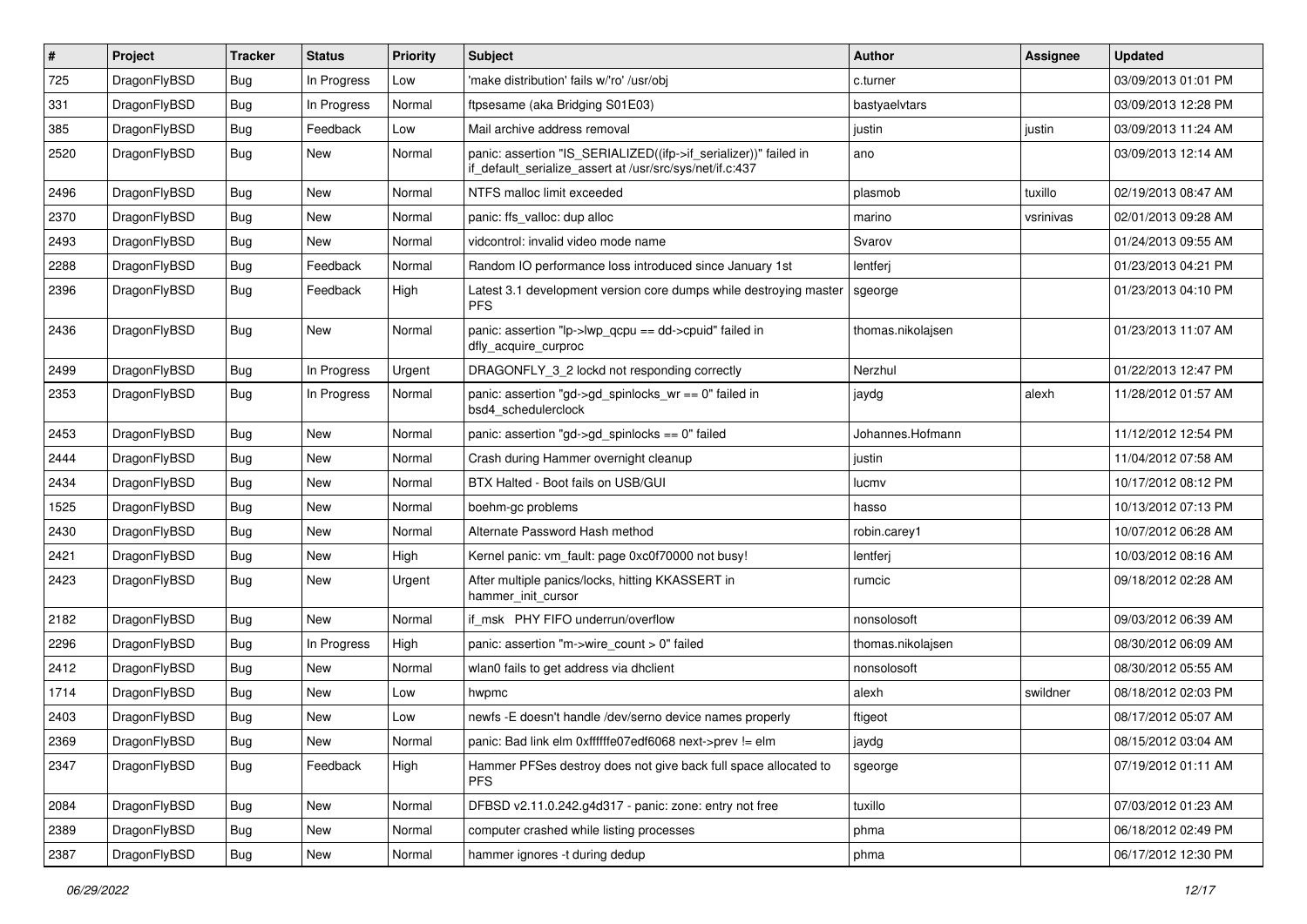| $\sharp$ | Project      | <b>Tracker</b> | <b>Status</b> | <b>Priority</b> | Subject                                                                                                    | Author        | <b>Assignee</b> | <b>Updated</b>      |
|----------|--------------|----------------|---------------|-----------------|------------------------------------------------------------------------------------------------------------|---------------|-----------------|---------------------|
| 2371     | DragonFlyBSD | <b>Bug</b>     | New           | Normal          | Timezone problem with America/Sao_Paulo                                                                    | raitech       |                 | 05/17/2012 01:42 PM |
| 2061     | DragonFlyBSD | Bug            | <b>New</b>    | Normal          | USB keyboard boot panic                                                                                    | sjg           |                 | 05/04/2012 12:20 AM |
| 2316     | DragonFlyBSD | Bug            | New           | Normal          | Ungraceful invalid password handling for adding a new user in the<br>installer                             | rune          |                 | 04/27/2012 11:23 PM |
| 2351     | DragonFlyBSD | Bug            | In Progress   | Normal          | DFBSD v3.1.0.579.g44ccf - Stuck during startup, random freezes                                             | tuxillo       |                 | 04/24/2012 08:21 AM |
| 2345     | DragonFlyBSD | <b>Bug</b>     | In Progress   | Normal          | DFBSD v3.1.0.457.gd679f - NFS panic on diskless station                                                    | tuxillo       |                 | 04/07/2012 05:22 PM |
| 2090     | DragonFlyBSD | Bug            | Feedback      | Normal          | snd_hda does not support headphone automute                                                                | justin        |                 | 03/29/2012 08:03 PM |
| 2331     | DragonFlyBSD | <b>Bug</b>     | <b>New</b>    | Normal          | reading mouse mode from unopen file descriptor hangs mouse<br>driver                                       | phma          |                 | 03/14/2012 09:43 AM |
| 2324     | DragonFlyBSD | Bug            | <b>New</b>    | Normal          | natacotrol support > 2TB not working even after the ftigeot patch                                          | zenny         |                 | 03/03/2012 01:00 AM |
| 1669     | DragonFlyBSD | <b>Bug</b>     | In Progress   | Normal          | Drive wont open using button                                                                               | elekktretterr |                 | 02/29/2012 12:05 PM |
| 1860     | DragonFlyBSD | <b>Bug</b>     | Feedback      | Normal          | Panic while creating UFS fs on vn(4) for initrd                                                            | matthias      |                 | 02/29/2012 07:16 AM |
| 2081     | DragonFlyBSD | <b>Bug</b>     | Feedback      | Normal          | Panic on device "detach" / "failure"                                                                       | vsrinivas     |                 | 02/29/2012 07:11 AM |
| 2319     | DragonFlyBSD | <b>Bug</b>     | New           | Normal          | crypt/passwd forward compat                                                                                | c.turner1     |                 | 02/28/2012 12:39 PM |
| 2311     | DragonFlyBSD | Bug            | New           | Normal          | Xorg crash having something to do with drm                                                                 | phma          |                 | 02/22/2012 09:59 AM |
| 2297     | DragonFlyBSD | <b>Bug</b>     | <b>New</b>    | Normal          | strange NFS (client) error messages / problems                                                             | Anonymous     |                 | 02/19/2012 02:59 PM |
| 2308     | DragonFlyBSD | <b>Bug</b>     | <b>New</b>    | Normal          | System freeze when unloading snd hda                                                                       | jaydg         |                 | 02/19/2012 07:15 AM |
| 2306     | DragonFlyBSD | <b>Bug</b>     | <b>New</b>    | Normal          | a crash starts the kernel debugger in text mode, but just reboots in X                                     | phma          |                 | 02/11/2012 08:02 PM |
| 2292     | DragonFlyBSD | <b>Bug</b>     | New           | Normal          | re interface with jumbo frames (mtu larger than 1500) hangs after<br>some traffic                          | Anonymous     |                 | 01/31/2012 12:11 AM |
| 2283     | DragonFlyBSD | Bug            | <b>New</b>    | Normal          | DFBSD DragonFly v2.13.0.957.g4f459 - pmap_release: page<br>should already be gone 0xc27120bc               | tuxillo       |                 | 01/23/2012 03:03 AM |
| 341      | DragonFlyBSD | Bug            | New           | Normal          | Vinum erroneously repors devices as busy                                                                   | corecode      | swildner        | 01/21/2012 04:50 AM |
| 2141     | DragonFlyBSD | <b>Bug</b>     | <b>New</b>    | Urgent          | loader and/or documentation broken                                                                         | sjg           |                 | 01/20/2012 10:51 AM |
| 2282     | DragonFlyBSD | <b>Bug</b>     | In Progress   | Normal          | gdb segfaults with certain corefiles                                                                       | tuxillo       |                 | 01/18/2012 04:40 PM |
| 2265     | DragonFlyBSD | <b>Bug</b>     | New           | Normal          | mbsrtowcs does not properly handle invalid mbstate_t in ps                                                 | c.turner1     | swildner        | 01/10/2012 07:56 PM |
| 2252     | DragonFlyBSD | <b>Bug</b>     | New           | Low             | snd hda not useable if loaded via /boot/loader.conf                                                        | xbit          | swildner        | 12/14/2011 12:23 AM |
| 2254     | DragonFlyBSD | <b>Bug</b>     | New           | Normal          | panic: assertion "ref < &td->td_toks_end" failed in lwkt_gettoken at<br>/usr/src/sys/kern/lwkt_token.c:588 | eocallaghan   |                 | 12/05/2011 10:21 PM |
| 2092     | DragonFlyBSD | <b>Bug</b>     | New           | Normal          | Panic: Bad link elm 0x next->prev != elm                                                                   | masterblaster | dillon          | 12/04/2011 12:49 PM |
| 2167     | DragonFlyBSD | <b>Bug</b>     | <b>New</b>    | Normal          | shutdown/reboot fails after uptime msg                                                                     | marino        |                 | 11/28/2011 03:01 AM |
| 2248     | DragonFlyBSD | <b>Bug</b>     | New           | Normal          | sysctl panic                                                                                               | pavalos       |                 | 11/23/2011 06:23 PM |
| 2245     | DragonFlyBSD | Bug            | New           | Normal          | panic: assertion "ref < &td->td toks end" failed in lwkt gettoken at<br>/usr/src/sys/kern/lwkt token.c:588 | juanfra684    |                 | 11/22/2011 07:41 PM |
| 2224     | DragonFlyBSD | <b>Bug</b>     | New           | Normal          | v2.13.0.291.gaa7ec - Panic on fq while installing world                                                    | tuxillo       |                 | 11/18/2011 01:40 AM |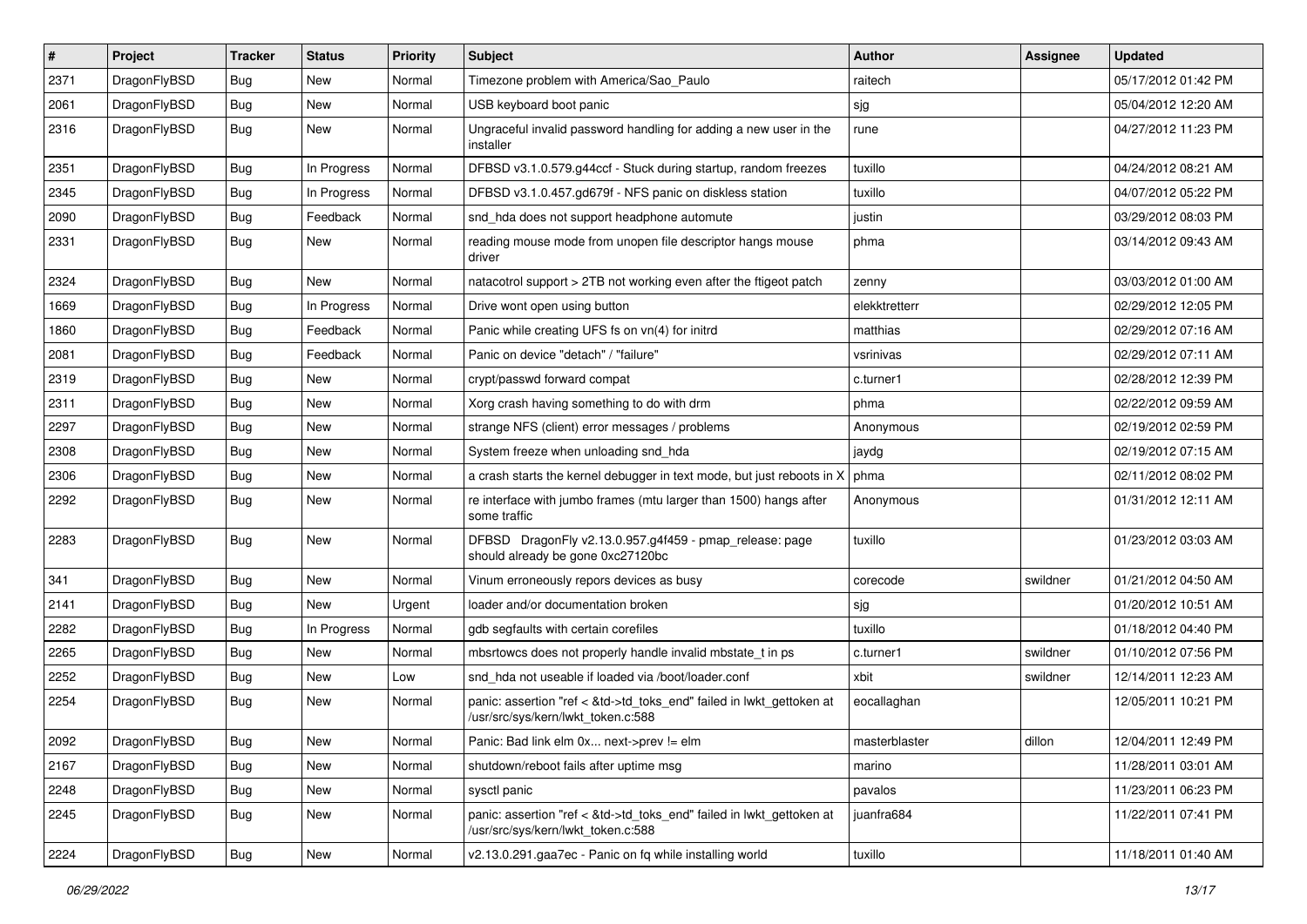| $\sharp$ | Project      | <b>Tracker</b> | <b>Status</b> | <b>Priority</b> | Subject                                                                                    | Author       | Assignee  | <b>Updated</b>      |
|----------|--------------|----------------|---------------|-----------------|--------------------------------------------------------------------------------------------|--------------|-----------|---------------------|
| 2210     | DragonFlyBSD | <b>Bug</b>     | New           | Normal          | Bugtracker cannot assign default project for new users                                     | ahuete.devel |           | 11/17/2011 11:30 AM |
| 2199     | DragonFlyBSD | <b>Bug</b>     | New           | Normal          | screen segfaults if utmpx isn't present                                                    | pavalos      |           | 11/15/2011 10:52 PM |
| 2171     | DragonFlyBSD | <b>Bug</b>     | New           | Normal          | DFBSD v2.13.0.151.gdc8442 - panic: assertion "(*ptep &<br>(PG MANAGED PG V)) == PG V"      | tuxillo      |           | 11/04/2011 05:06 PM |
| 2045     | DragonFlyBSD | <b>Bug</b>     | <b>New</b>    | Normal          | ral(4): Fatal trap 12: page fault while in kernel mode (two panics)                        | herrgard     |           | 11/03/2011 05:34 PM |
| 2166     | DragonFlyBSD | <b>Bug</b>     | New           | Normal          | DFBSD v2.13.0.109.g05b9d - Strange lockups                                                 | tuxillo      |           | 10/29/2011 11:20 AM |
| 2161     | DragonFlyBSD | <b>Bug</b>     | New           | Normal          | Outdated xorg.conf file gets installed into etc and screws up mouse                        | eocallaghan  |           | 10/27/2011 01:51 PM |
| 2164     | DragonFlyBSD | <b>Bug</b>     | <b>New</b>    | Normal          | panic on reboot from usb.                                                                  | eocallaghan  |           | 10/27/2011 09:29 AM |
| 2158     | DragonFlyBSD | <b>Bug</b>     | New           | Normal          | iwn panics with assertion on boot.                                                         | eocallaghan  |           | 10/24/2011 04:13 PM |
| 2154     | DragonFlyBSD | <b>Bug</b>     | <b>New</b>    | Normal          | vkernel copyout() doesn't return EFAULT on error                                           | vsrinivas    |           | 10/20/2011 03:53 AM |
| 2153     | DragonFlyBSD | <b>Bug</b>     | New           | Normal          | Too many unuseful warnings at boot                                                         | juanfra684   |           | 10/18/2011 10:16 PM |
| 2140     | DragonFlyBSD | <b>Bug</b>     | New           | High            | hammer io delallocate panic with 'duplicate entry' message                                 | ttw          |           | 10/07/2011 12:22 PM |
| 2138     | DragonFlyBSD | <b>Bug</b>     | New           | Normal          | > 100% CPU usage                                                                           | robin.carey1 |           | 09/26/2011 12:20 PM |
| 2129     | DragonFlyBSD | <b>Bug</b>     | <b>New</b>    | Normal          | DFBSD v2.11.0.661.gf9438 i386 - panic: lockmgr thrd_sleep                                  | tuxillo      |           | 09/05/2011 09:49 AM |
| 2124     | DragonFlyBSD | <b>Bug</b>     | New           | Normal          | getty repeating too quickly on port /dev/ttyv0                                             | sgeorge.ml   |           | 09/01/2011 04:28 AM |
| 2125     | DragonFlyBSD | <b>Bug</b>     | <b>New</b>    | Normal          | Weird garbage in dmesg                                                                     | herrgard     |           | 08/30/2011 08:04 PM |
| 2123     | DragonFlyBSD | <b>Bug</b>     | New           | Normal          | hammer is losing files                                                                     | schmir       |           | 08/30/2011 07:56 PM |
| 2115     | DragonFlyBSD | <b>Bug</b>     | New           | Normal          | [msk] system freeze after receive some paquet                                              | bsdsx        |           | 08/22/2011 10:22 AM |
| 2117     | DragonFlyBSD | <b>Bug</b>     | <b>New</b>    | High            | ACPI and/or bce(4) problem with 2.11.0.673.g0d557 on HP DL380<br>G <sub>6</sub>            | pauska       |           | 08/22/2011 10:15 AM |
| 2113     | DragonFlyBSD | <b>Bug</b>     | New           | Normal          | nmalloc threaded program fork leak                                                         | vsrinivas    | vsrinivas | 08/11/2011 07:25 PM |
| 1532     | DragonFlyBSD | <b>Bug</b>     | New           | Low             | jemalloc doesn't work on DragonFly                                                         | hasso        | sjg       | 08/02/2011 01:14 AM |
| 2107     | DragonFlyBSD | <b>Bug</b>     | New           | Normal          | 2.10.1 sata dvd drive issue                                                                | ausppc       |           | 07/31/2011 08:41 PM |
| 2104     | DragonFlyBSD | <b>Bug</b>     | New           | Normal          | network configuration seg. fault on install CD                                             | navratil     |           | 07/26/2011 07:55 AM |
| 2100     | DragonFlyBSD | <b>Bug</b>     | Feedback      | Normal          | devfs related panic                                                                        | sepherosa    | alexh     | 07/10/2011 02:29 PM |
| 2099     | DragonFlyBSD | <b>Bug</b>     | New           | Normal          | page fault panic in vm system                                                              | pavalos      |           | 07/10/2011 08:51 AM |
| 1867     | DragonFlyBSD | <b>Bug</b>     | <b>New</b>    | Normal          | it(4) motherboard and fan problems                                                         | tuxillo      |           | 07/08/2011 10:48 AM |
| 2095     | DragonFlyBSD | <b>Bug</b>     | New           | Low             | Running installer post-install: Unsupported DFUI transport "                               | greenrd      |           | 06/26/2011 09:20 AM |
| 2094     | DragonFlyBSD | <b>Bug</b>     | New           | Normal          | Segfault when gdb printing backtrace from core dump                                        | greenrd      |           | 06/25/2011 04:14 PM |
| 2071     | DragonFlyBSD | Bug            | New           | High            | Panic on assertion: (int)(flg->seq - seq) > 0 in hammer_flusher_flush<br>after inode error | vsrinivas    |           | 06/12/2011 07:59 AM |
| 2085     | DragonFlyBSD | <b>Bug</b>     | New           | Normal          | panic: assertion: (m->flags & PG_MAPPED) == 0 in<br>vm_page_free_toq                       | vsrinivas    |           | 06/10/2011 07:48 AM |
| 2080     | DragonFlyBSD | <b>Bug</b>     | New           | Normal          | panic: lockmgr thrd sleep: called from interrupt, ipi, or hard code<br>section             | rumcic       |           | 05/30/2011 05:06 PM |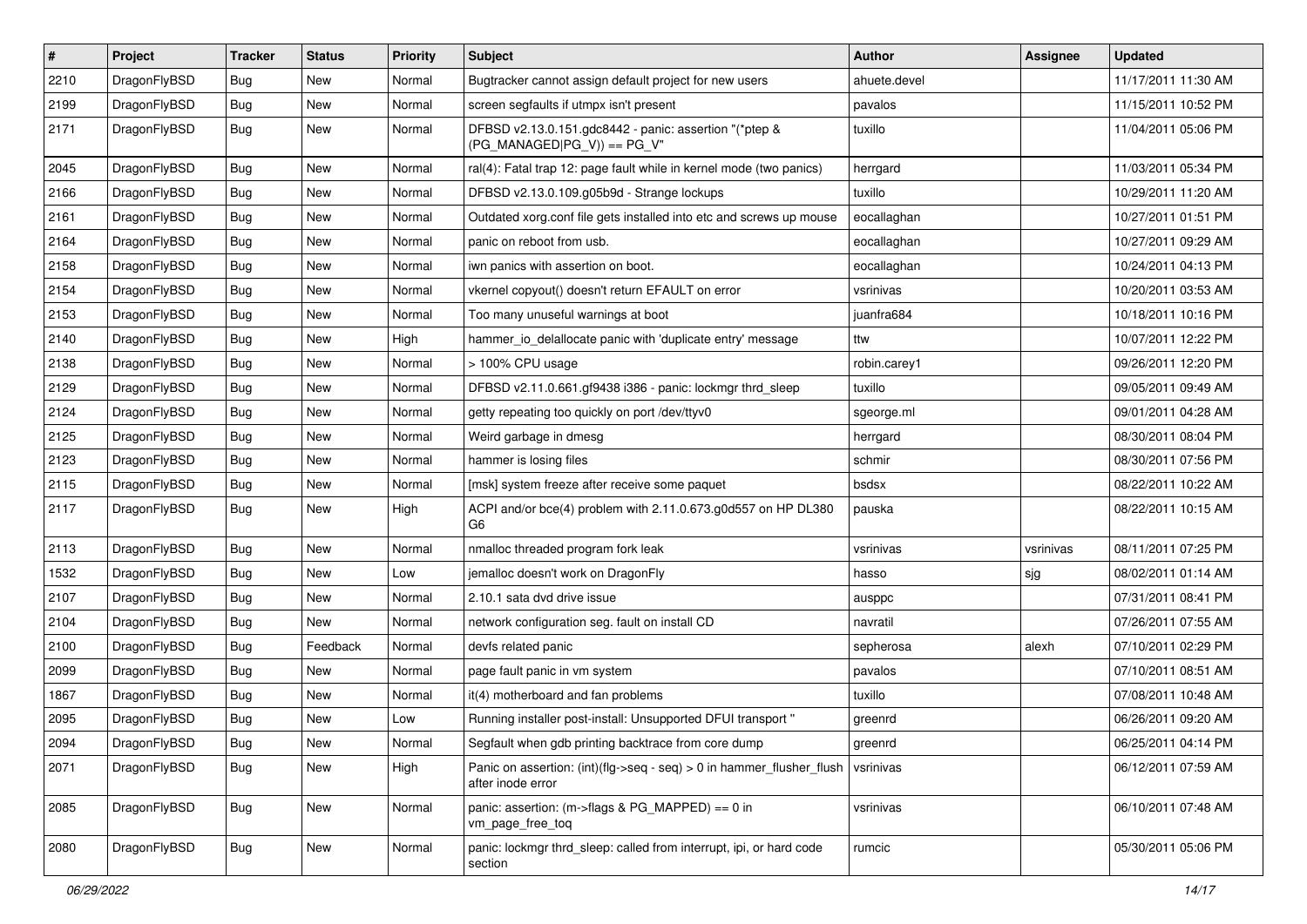| #    | Project      | <b>Tracker</b> | <b>Status</b> | <b>Priority</b> | Subject                                                                            | <b>Author</b>      | Assignee | <b>Updated</b>      |
|------|--------------|----------------|---------------|-----------------|------------------------------------------------------------------------------------|--------------------|----------|---------------------|
| 2082 | DragonFlyBSD | <b>Bug</b>     | <b>New</b>    | Normal          | dfbsd 2.10.1 amd64 - mc port build error with 'bmake bin-install'                  | sun-doctor         |          | 05/25/2011 07:18 PM |
| 2078 | DragonFlyBSD | <b>Bug</b>     | New           | Normal          | DFBSD i386 v2.11.0.201.g3ed2f - Panic during installworld into a<br>vn0 device     | tuxillo            |          | 05/19/2011 07:50 PM |
| 2077 | DragonFlyBSD | <b>Bug</b>     | <b>New</b>    | Normal          | USB devices conflicting                                                            | srussell           |          | 05/17/2011 05:12 PM |
| 2072 | DragonFlyBSD | <b>Bug</b>     | <b>New</b>    | Normal          | Fatal trap 12: stopped at lwkt_send_ipiq3                                          | rumcic             |          | 05/17/2011 04:12 AM |
| 2075 | DragonFlyBSD | <b>Bug</b>     | New           | Normal          | pflogd on x86 64                                                                   | fanch              |          | 05/16/2011 04:04 PM |
| 1874 | DragonFlyBSD | <b>Bug</b>     | <b>New</b>    | Normal          | mpd listening on all IPs, accepting only on one                                    | rumcic             |          | 05/08/2011 01:01 PM |
| 2052 | DragonFlyBSD | <b>Bug</b>     | New           | Normal          | Kernel panic: CPU APIC ID out of range                                             | Anonymous          |          | 05/02/2011 11:06 AM |
| 2055 | DragonFlyBSD | Bug            | New           | Normal          | $ssh + IPV6 + bridge \Rightarrow$ connection freezes                               | steve              |          | 04/24/2011 07:13 PM |
| 2051 | DragonFlyBSD | <b>Bug</b>     | New           | Normal          | No ipv6 lan route entry created on 2.10                                            | ftigeot            |          | 04/21/2011 10:37 AM |
| 2037 | DragonFlyBSD | <b>Bug</b>     | Feedback      | Normal          | Panic Bad link elm while building packages                                         | ftigeot            | dillon   | 04/21/2011 07:20 AM |
| 2048 | DragonFlyBSD | <b>Bug</b>     | <b>New</b>    | Normal          | panic: ffs_sync: rofs mod                                                          | pavalos            |          | 04/12/2011 05:45 AM |
| 1984 | DragonFlyBSD | Bug            | New           | Normal          | hammer mount fails after crash - HAMMER: FIFO record bad head<br>signature         | thomas.nikolajsen  |          | 03/08/2011 06:57 PM |
| 2004 | DragonFlyBSD | <b>Bug</b>     | <b>New</b>    | Normal          | LWKT_WAIT_IPIQ panic                                                               | steve              |          | 03/08/2011 05:46 PM |
| 2008 | DragonFlyBSD | <b>Bug</b>     | New           | Normal          | lwkt setcpu remote: td->td flags 00800621 console flood                            | pavalos            |          | 03/06/2011 09:37 PM |
| 2020 | DragonFlyBSD | <b>Bug</b>     | New           | Low             | Port brcm80211 driver from Linux to DragonFly BSD                                  | studer             |          | 03/05/2011 10:54 PM |
| 1990 | DragonFlyBSD | Bug            | <b>New</b>    | Normal          | /mnt too large to mount                                                            | peur.neu           |          | 02/16/2011 11:24 PM |
| 1969 | DragonFlyBSD | <b>Bug</b>     | New           | Normal          | pf-related network problem                                                         | pavalos            | lentferj | 02/01/2011 06:57 PM |
| 1964 | DragonFlyBSD | <b>Bug</b>     | <b>New</b>    | Normal          | iwn (panic assertion : wlan_assert_serialized)                                     | sjmm.ptr           | josepht  | 02/01/2011 12:57 PM |
| 1873 | DragonFlyBSD | Bug            | <b>New</b>    | Normal          | Panic upon usb mouse detach and reattaching                                        | rumcic             |          | 02/01/2011 09:53 AM |
| 1949 | DragonFlyBSD | <b>Bug</b>     | New           | Normal          | iwn panic                                                                          | pavalos            |          | 01/30/2011 03:21 AM |
| 1961 | DragonFlyBSD | Bug            | <b>New</b>    | Normal          | Can't create dump from DDB                                                         | shamaz             |          | 01/29/2011 09:02 PM |
| 1946 | DragonFlyBSD | <b>Bug</b>     | New           | Normal          | ieee80211 panic                                                                    | pavalos            | josepht  | 01/27/2011 06:00 PM |
| 1884 | DragonFlyBSD | Bug            | <b>New</b>    | Normal          | System completely freezes while listening music (devbuf: malloc<br>limit exceeded) | shamaz             |          | 01/24/2011 05:00 PM |
| 1959 | DragonFlyBSD | Bug            | <b>New</b>    | Normal          | DFBSD v2.9.1.422.gc98f2 - Panic during boot - IPv6 and PF                          | tuxillo            |          | 01/13/2011 03:37 AM |
| 1951 | DragonFlyBSD | <b>Bug</b>     | <b>New</b>    | Normal          | dma_timeouts at phyaddr on a good hdd                                              | peur.neu           |          | 01/04/2011 07:12 AM |
| 1944 | DragonFlyBSD | Bug            | New           | Normal          | panic: backing_object 0xdea7b258 was somehow re-referenced<br>during collapse!     | sepherosa          |          | 12/27/2010 02:06 AM |
| 1943 | DragonFlyBSD | <b>Bug</b>     | New           | Normal          | hammer assertion panic                                                             | peter              |          | 12/27/2010 12:45 AM |
| 1941 | DragonFlyBSD | <b>Bug</b>     | New           | Normal          | wlan config crash                                                                  | abandon.every.hope |          | 12/24/2010 07:54 PM |
| 599  | DragonFlyBSD | Bug            | New           | Urgent          | 1.9.0 reproducable panic                                                           | pavalos            |          | 12/22/2010 01:08 AM |
| 1939 | DragonFlyBSD | <b>Bug</b>     | New           | Normal          | Panic on nightly build and stress test box                                         | lentferj           |          | 12/18/2010 08:41 AM |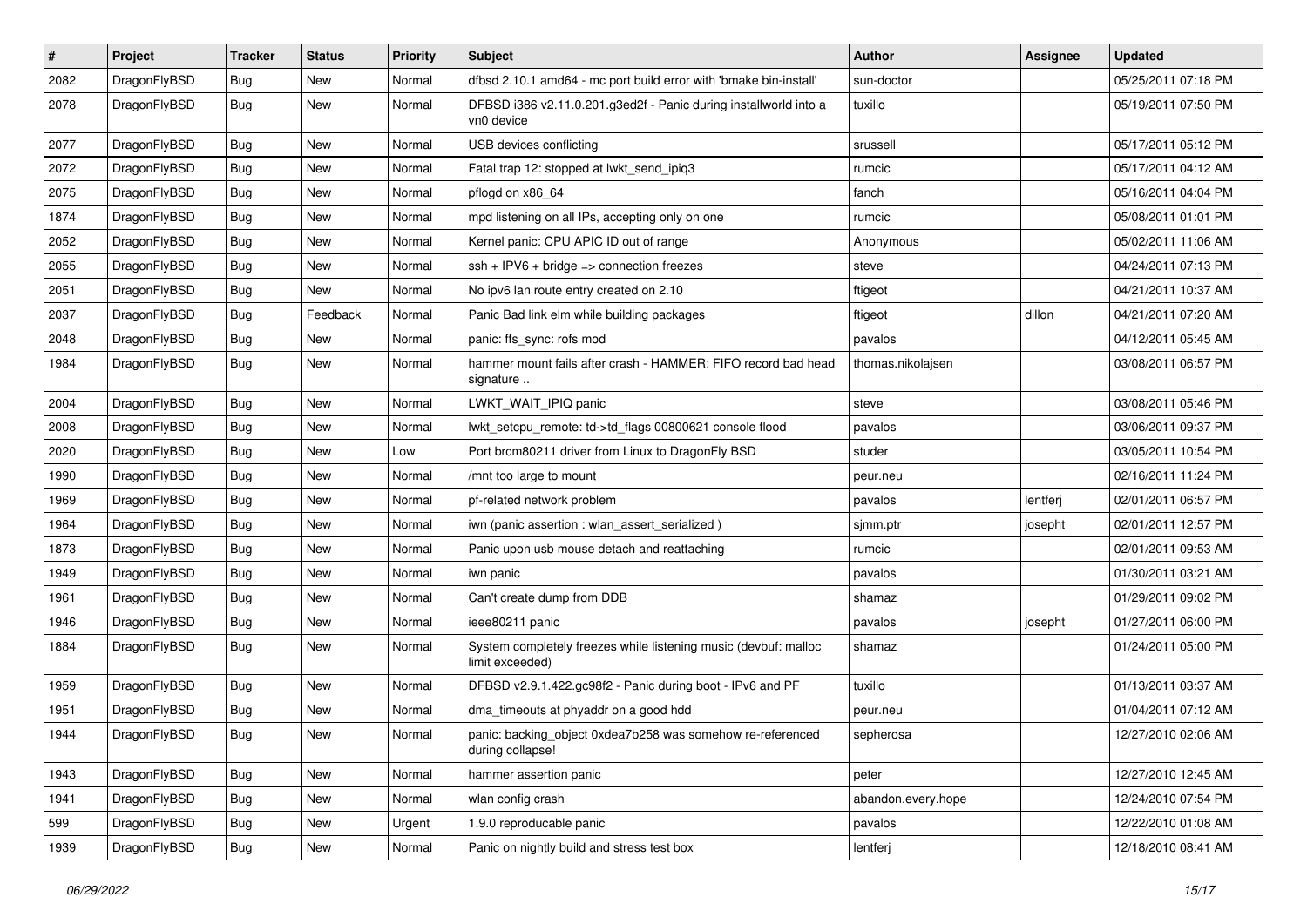| #    | Project      | <b>Tracker</b> | <b>Status</b> | <b>Priority</b> | <b>Subject</b>                                                                                                                                                                                    | Author           | Assignee | <b>Updated</b>      |
|------|--------------|----------------|---------------|-----------------|---------------------------------------------------------------------------------------------------------------------------------------------------------------------------------------------------|------------------|----------|---------------------|
| 1935 | DragonFlyBSD | <b>Bug</b>     | <b>New</b>    | Normal          | mouse does not work after switching between x and console                                                                                                                                         | shamaz           |          | 12/13/2010 10:06 AM |
| 1463 | DragonFlyBSD | <b>Bug</b>     | <b>New</b>    | Normal          | Mountroot before drives are initialized                                                                                                                                                           | elekktretterr    |          | 12/07/2010 01:30 PM |
| 1923 | DragonFlyBSD | <b>Bug</b>     | <b>New</b>    | Normal          | Abysmal NFS performance with IPv6                                                                                                                                                                 | ftigeot          |          | 12/05/2010 09:34 PM |
| 1538 | DragonFlyBSD | Bug            | <b>New</b>    | Low             | mountroot should probe file systems                                                                                                                                                               | corecode         | alexh    | 11/24/2010 06:35 PM |
| 1430 | DragonFlyBSD | <b>Bug</b>     | <b>New</b>    | Normal          | Buggy w(1)?                                                                                                                                                                                       | hasso            | alexh    | 11/24/2010 08:09 AM |
| 1917 | DragonFlyBSD | Bug            | New           | Normal          | panic: assertion: (RB_EMPTY(&ip->rec_tree) && (ip->flags &<br>HAMMER_INODE_XDIRTY) == 0)    (!RB_EMPTY(&ip->rec_tree)<br>&& (ip->flags & HAMMER_INODE_XDIRTY) != 0) in<br>hammer flush inode done | qhwt.dfly        |          | 11/24/2010 03:23 AM |
| 1920 | DragonFlyBSD | Bug            | <b>New</b>    | High            | system hangs                                                                                                                                                                                      | zhtw             |          | 11/22/2010 08:59 AM |
| 1916 | DragonFlyBSD | <b>Bug</b>     | <b>New</b>    | Normal          | Constant crashes on x86 64 with UFS                                                                                                                                                               | lentferj         |          | 11/21/2010 07:40 PM |
| 1913 | DragonFlyBSD | Bug            | <b>New</b>    | Normal          | panic: assertion: ip->flush_state != HAMMER_FST_FLUSH in<br>hammer flush inode core                                                                                                               | swildner         |          | 11/20/2010 05:27 PM |
| 1907 | DragonFlyBSD | <b>Bug</b>     | <b>New</b>    | Normal          | Hammer crash in hammer_flusher_flush()                                                                                                                                                            | swildner         |          | 11/11/2010 05:07 AM |
| 1882 | DragonFlyBSD | Bug            | <b>New</b>    | Low             | Idea for handling new USB vendor/device codes                                                                                                                                                     | bmk              |          | 10/20/2010 12:15 PM |
| 1786 | DragonFlyBSD | <b>Bug</b>     | <b>New</b>    | Normal          | Calling NULL function pointer initiates panic loop                                                                                                                                                | sjg              |          | 10/11/2010 05:28 PM |
| 1861 | DragonFlyBSD | Bug            | <b>New</b>    | Normal          | panic via kprintf (lockmgr called in a hard section)                                                                                                                                              | vsrinivas        |          | 10/11/2010 12:56 AM |
| 3160 | DragonFlyBSD | Submit         | In Progress   | Normal          | State the implementation difference in pkill/pgrep manual                                                                                                                                         | sevan            | tuxillo  | 06/03/2022 05:15 PM |
| 2122 | DragonFlyBSD | Submit         | <b>New</b>    | Normal          | [Review] Fixes to the VFS layer                                                                                                                                                                   | ftigeot          |          | 05/31/2022 03:25 PM |
| 3312 | DragonFlyBSD | Submit         | New           | Normal          | hammer2: redundant chain modify after chain creation                                                                                                                                              | tkusumi          |          | 05/15/2022 01:35 PM |
| 1700 | DragonFlyBSD | Submit         | In Progress   | Normal          | skip boot2 menu on <enter></enter>                                                                                                                                                                | Johannes.Hofmann | tuxillo  | 05/15/2022 08:35 AM |
| 1398 | DragonFlyBSD | Submit         | In Progress   | Normal          | hdestroy(3) restricts hash key to point to malloc'ed space                                                                                                                                        | Anonymous        |          | 08/20/2021 04:06 PM |
| 3201 | DragonFlyBSD | Submit         | <b>New</b>    | Normal          | Fixes make search display                                                                                                                                                                         | htse             |          | 08/20/2021 04:02 PM |
| 3145 | DragonFlyBSD | Submit         | In Progress   | Normal          | Update libelf to FreeBSD 12 current and build as base library usable<br>by ports                                                                                                                  | davshao          | tuxillo  | 08/20/2021 03:58 PM |
| 3031 | DragonFlyBSD | Submit         | In Progress   | Normal          | Update drm/radeon to Linux 4.7.10 as much as possible                                                                                                                                             | davshao          | ftigeot  | 08/19/2021 12:33 PM |
| 3276 | DragonFlyBSD | Submit         | New           | Normal          | Add option controlling whether gpt expand expands the last partition<br>(needs testing)                                                                                                           | falsifian        |          | 07/10/2021 03:35 AM |
| 2921 | DragonFlyBSD | Submit         | <b>New</b>    | Normal          | Allow moused to accept userland mouse events                                                                                                                                                      | tautolog         |          | 05/11/2021 04:08 AM |
| 2721 | DragonFlyBSD | Submit         | Feedback      | Low             | Some few zalloc calls to objcache ones replacements                                                                                                                                               | dclink           | tuxillo  | 05/11/2021 04:08 AM |
| 2717 | DragonFlyBSD | Submit         | Feedback      | Normal          | Out of range numeric handling                                                                                                                                                                     | dclink           | tuxillo  | 05/11/2021 04:08 AM |
| 1192 | DragonFlyBSD | Submit         | New           | Normal          | KKASSERTs in sys/kern/uipc {msg,socket}.c are too strict                                                                                                                                          | rumcic           |          | 05/11/2021 04:07 AM |
| 2438 | DragonFlyBSD | Submit         | Feedback      | Normal          | <b>TRIM</b> fixes                                                                                                                                                                                 | Anonymous        | tuxillo  | 05/11/2021 03:45 AM |
| 3041 | DragonFlyBSD | Submit         | New           | Normal          | firmware: Remove embedding of multiple images in one module.                                                                                                                                      | Anonymous        |          | 12/25/2020 02:15 AM |
| 3227 | DragonFlyBSD | Submit         | New           | Normal          | Add HAMMER2 instructions in the installation medium README                                                                                                                                        | daftaupe         |          | 03/26/2020 03:34 PM |